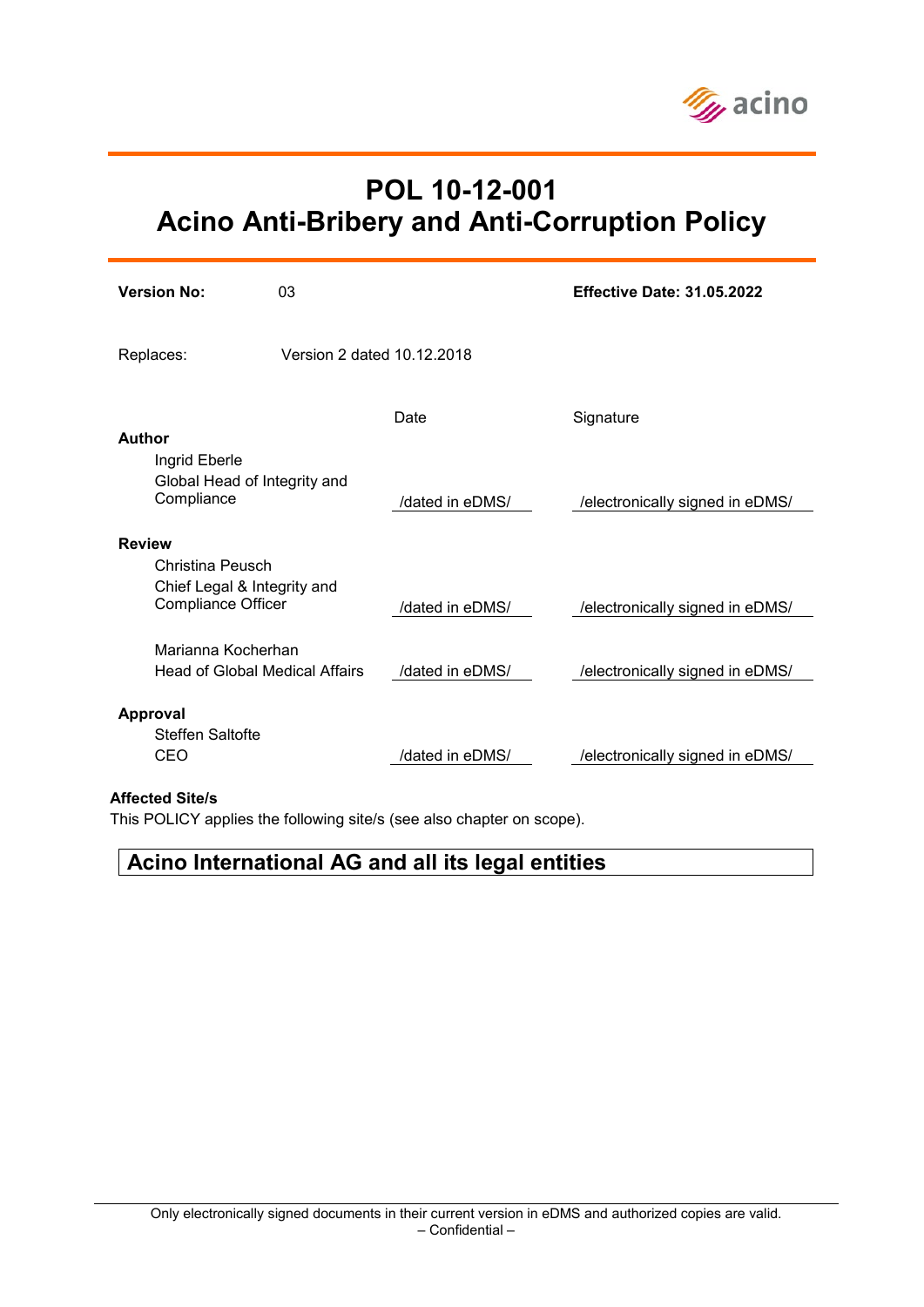

#### **POL 10-12-001** Page 2/42

**Acino Anti-Bribery and Anti-Corruption Policy** Version 03

## **Table of Contents**

| 1  |     |                                                                                 |     |
|----|-----|---------------------------------------------------------------------------------|-----|
|    | 1.1 |                                                                                 |     |
|    | 1.2 |                                                                                 |     |
|    | 1.3 |                                                                                 |     |
|    | 1.4 |                                                                                 |     |
|    | 1.5 |                                                                                 |     |
|    | 1.6 |                                                                                 |     |
| 2  |     |                                                                                 |     |
|    | 2.1 |                                                                                 |     |
|    | 2.2 |                                                                                 |     |
|    | 2.3 |                                                                                 |     |
|    | 2.4 |                                                                                 |     |
|    | 2.5 |                                                                                 |     |
|    | 2.6 | Strictest Standards Apply in Case of Cross-border Interactions 10               |     |
|    | 2.7 |                                                                                 |     |
|    | 2.8 |                                                                                 |     |
|    | 2.9 |                                                                                 |     |
|    |     |                                                                                 |     |
| 3  |     |                                                                                 |     |
|    | 3.1 |                                                                                 |     |
|    | 3.2 |                                                                                 |     |
|    | 3.3 |                                                                                 |     |
|    | 3.4 |                                                                                 |     |
|    | 3.5 | Educational Support and Events for Healthcare Professionals15                   |     |
|    | 3.6 |                                                                                 |     |
|    | 3.7 |                                                                                 |     |
|    | 3.8 |                                                                                 |     |
| 4  |     |                                                                                 |     |
|    | 4.1 |                                                                                 |     |
|    | 4.2 |                                                                                 |     |
|    | 4.3 |                                                                                 |     |
|    | 4.4 | Endorsement of Written Agreement and Confirmation of Terms 17                   |     |
|    | 4.5 |                                                                                 |     |
| 5  |     | INTERACTIONS WITH THIRD PARTIES AND THIRD PARTY INTERMEDIARIES17                |     |
|    |     |                                                                                 | .18 |
|    | 5.2 |                                                                                 |     |
|    | 5.3 |                                                                                 |     |
|    | 5.4 |                                                                                 |     |
| 6  |     | GIFTS, HOSPITALITY AND EXPENSE PAYMENTS TO THIRD PARTIES AND TPIS20             |     |
| 7  |     |                                                                                 |     |
| 8  |     |                                                                                 |     |
|    |     |                                                                                 |     |
| 9  |     |                                                                                 |     |
|    |     |                                                                                 |     |
| 11 |     |                                                                                 |     |
|    |     |                                                                                 |     |
|    |     |                                                                                 |     |
|    |     | APPENDIX A (Section 2.10 Roles of Accountable Person and Mandatory Approvers)25 |     |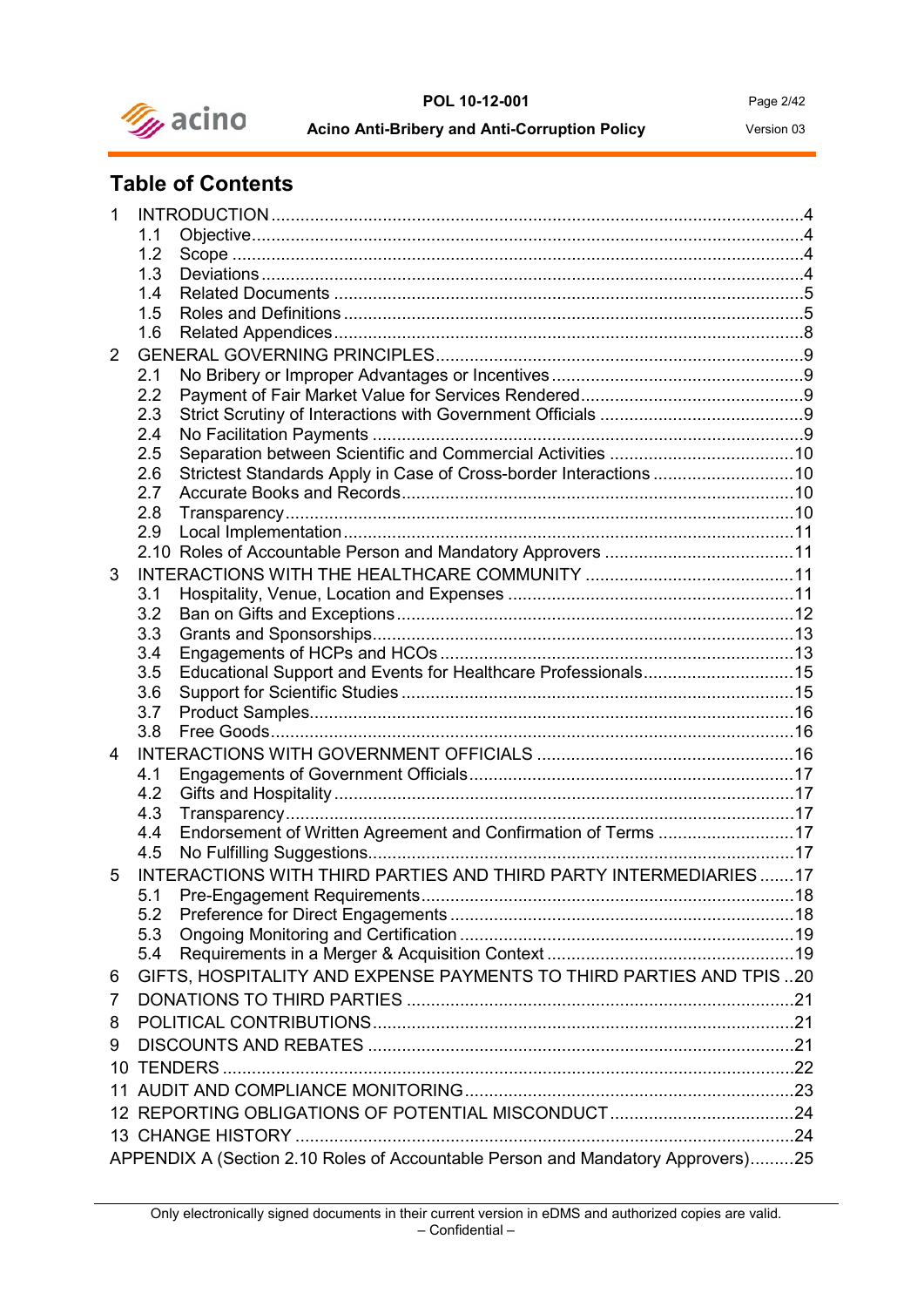

| <b>Acino Anti-Bribery and Anti-Corruption Policy</b> | Version 03 |
|------------------------------------------------------|------------|
|------------------------------------------------------|------------|

| APPENDIX G (Section 3.5 Educational Support and Events for Healthcare Professionals)38 |  |
|----------------------------------------------------------------------------------------|--|
|                                                                                        |  |
|                                                                                        |  |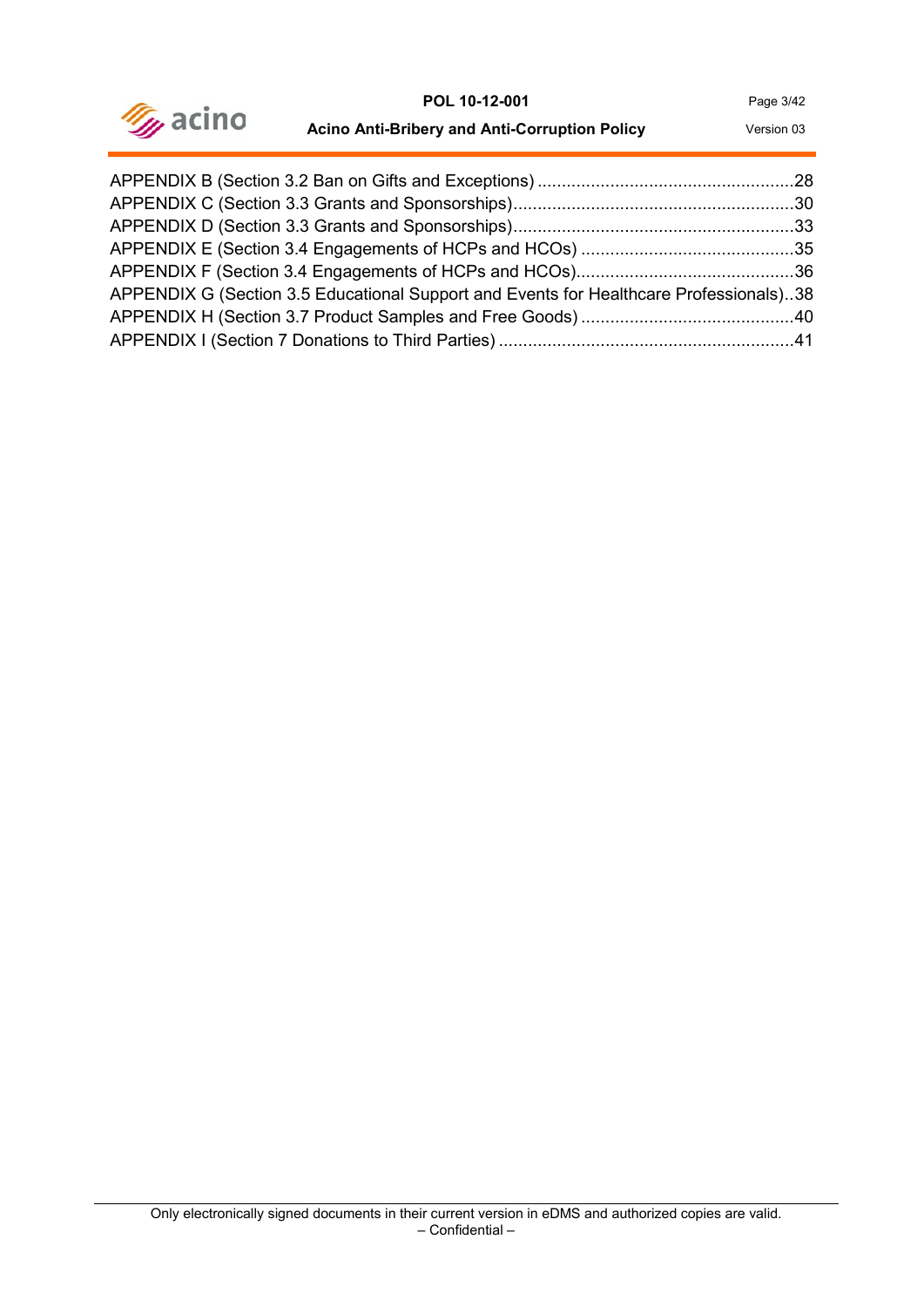

## <span id="page-3-0"></span>**1 INTRODUCTION**

### <span id="page-3-1"></span>**1.1 Objective**

The objective of this Anti-Bribery and Anti-Corruption Policy is to establish high standards of ethical conduct under which Acino will interact with external stakeholders and Third Parties, in full compliance with applicable anti-bribery/corruption laws and regulations, including the US Foreign Corrupt Practises Act, the UK Bribery Act, respective national anti-bribery/corruption laws and relevant industry codes of conduct.

Acino interacts with, and provides support for, healthcare professionals ("HCPs"), healthcare organisations ("HCOs") and patient organizations ("POs"), with the goal and intention of improving and investing in healthcare and benefiting patients. Moreover, raising awareness about diseases of interest to Acino and educating HCPs about the safe and effective use of Acino products, including the safety profile of our drugs, is an important and necessary role for Acino personnel.

Acino interacts with key decision-makers in the healthcare industry such as health officials, payers and policy makers in order to gain more insights into unmet medical needs and patient care throughout a product's lifecycle. Some of these parties are Government Officials (GOs), and interactions with them carry a heightened risk of a perception of bribery or corruption. Moreover, public hospitals and HCPs working in public hospitals are considered GOs according to most anti-corruption laws.

In its day-to-day business, Acino also interacts with many other Third Parties, including vendors, suppliers, consultants, advisors, distribution partners, wholesalers and other logistics partners. Acino relies on its strong relationships with Third Party business partners in order to manufacture, market and distribute our medicines in the most impactful way possible. Many such business partners act as intermediaries for Acino ("Third Party Intermediaries", "TPIs"), by interacting or transacting business on behalf of Acino and representing Acino's interests towards other Third Parties, including in certain cases Government Officials. This Policy sets forth the high ethical standards Acino must follow when engaging and interacting with Third Parties, as well as the standards we expect our Third Party Intermediaries to follow.

It is vital that Acino personnel understand the guardrails for legitimate interactions and follow the highest standards of ethical conduct. This Policy is a critical component of ensuring such standards, thereby strengthening the basis for Acino's collaboration with the healthcare community and other Third Parties.

## <span id="page-3-2"></span>**1.2 Scope**

This Policy applies to Acino International AG and all entities that are directly or indirectly controlled by it (together, "Acino"). Moreover, TPIs shall receive a copy of this Policy (with or without Appendices) and shall be contractually bound to follow the relevant principles set out in this Policy. Adherence to this Policy is the responsibility of all employees, directors, managers and officers of Acino. Managers are responsible for the compliance of the departments they are managing and have the responsibility of communicating the importance of strict adherence to this Policy, and for appropriately addressing (in collaboration with Global and/or Regional Compliance) any violations of the Policy that may take place.

## <span id="page-3-3"></span>**1.3 Deviations**

Where local laws, regulations or industry codes of conduct to which Acino is bound are more stringent than the provisions of this Policy, the stricter standards always apply. Contact Regional Compliance if in doubt or you need more information. Where the rules described in this Policy are more stringent than local laws and regulations or applicable industry codes, the Policy is binding on Acino unless a deviation receives written approval from Global Compliance in advance. A request for deviation must contain sufficient detail, including the requested business practice, rationale for deviation, and summary in English of applicable local law/code, and a written copy or reference of the local law/regulation expressly permitting the requested practice must be attached.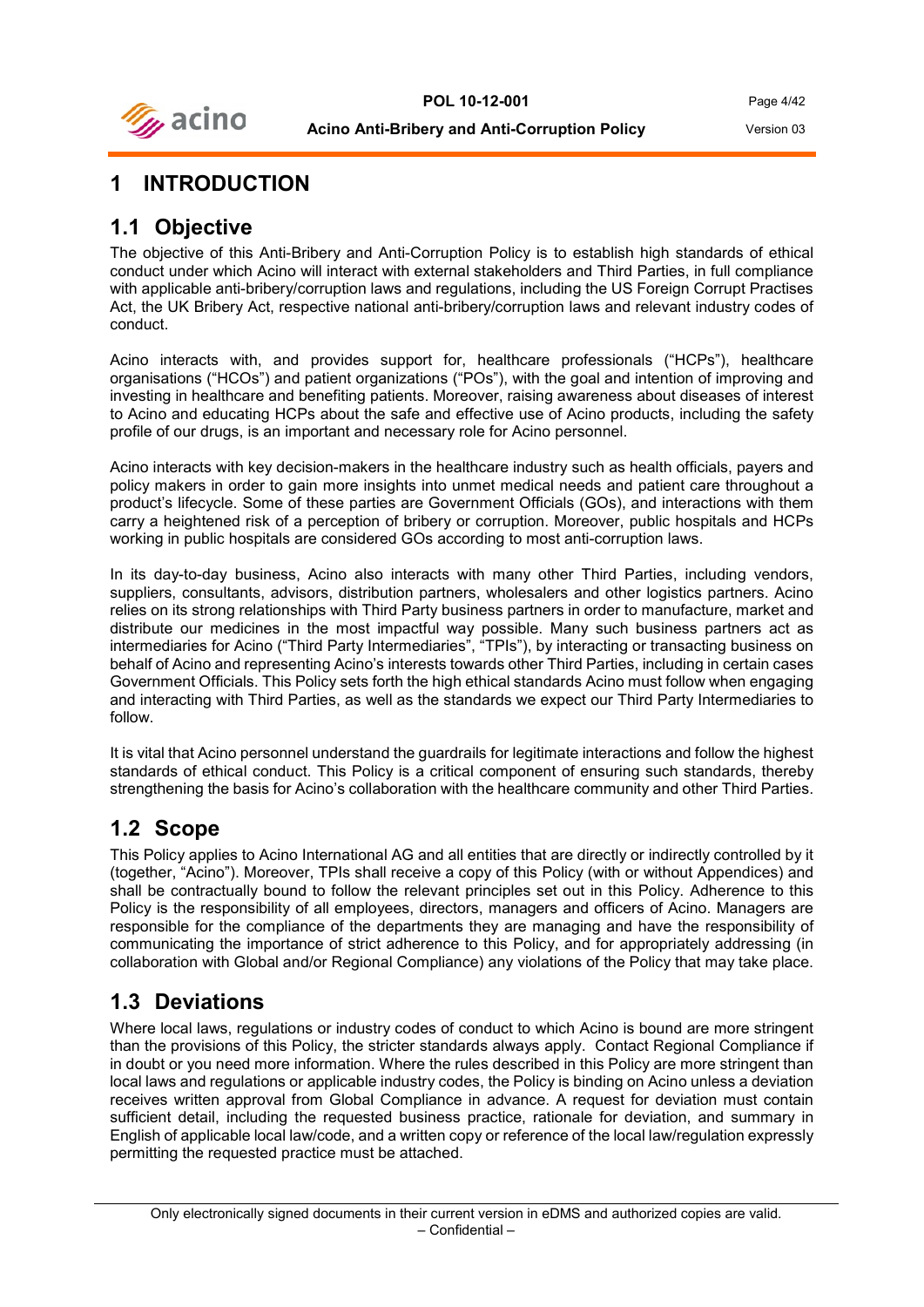

#### <span id="page-4-0"></span>**1.4 Related Documents**

As of the Effective Date of this Policy, the following Global Policies will be retired and no longer in effect:

| <b>Date/Version</b>    | <b>Document Title</b>                             |
|------------------------|---------------------------------------------------|
| 3 October 2019         | Samples and Free Goods                            |
| Version 1, 4 July 2019 | Acino Group Global Fees for Services (FFS) Policy |
| Version 2, 17 May 2018 | Acino Group Global Fair Market Value (FMV) Policy |
| 29 June 2020           | Acino FMV Emerging Markets                        |
| <b>Version 1, 2019</b> | <b>Educational Grants and Donations</b>           |
| 1 January 2019         | Travel, Gifts and Hospitality                     |
| 2020                   | <b>Hospitality and Value Limits Tables</b>        |
| 18 January 2017        | Global Health Care Compliance Guide (GHCCG)       |
| 18 January 2017        | Acino Group - Hierarchy of Compliance Documents   |

The following Acino Policies, Quality Directives and SOPs are referenced in this Policy or address related topics:

| <b>Document Number</b><br>(if applicable) | <b>Document Title</b>                                                |
|-------------------------------------------|----------------------------------------------------------------------|
| N/A                                       | Acino Group Code of Conduct                                          |
| N/A                                       | <b>Competition Policy</b>                                            |
| N/A                                       | <b>Whistleblowing Policy</b>                                         |
| N/A                                       | Global Third Party and Third Party Intermediary Due Diligence Manual |
| AQD 16-02                                 | <b>Group Legal Policy</b>                                            |
| SOP 10-11-003                             | Acino Code of Good Promotional Practices                             |

#### <span id="page-4-1"></span>**1.5 Roles and Definitions**

| <b>ROLES</b>                 |                                                                                                                                                                                                                                                                                                                                                                                                                                                                                                                                                                                                                             |  |
|------------------------------|-----------------------------------------------------------------------------------------------------------------------------------------------------------------------------------------------------------------------------------------------------------------------------------------------------------------------------------------------------------------------------------------------------------------------------------------------------------------------------------------------------------------------------------------------------------------------------------------------------------------------------|--|
| Accountable<br><b>Person</b> | The Accountable Person is the individual who has ultimate responsibility for<br>an activity, interaction, engagement, or similar, and to ensure that the<br>requirements of this Policy are fully met, appropriately documented and<br>submitted for review, that no commitments are made until the requisite<br>approval is obtained, and that the activity/interaction/engagement is executed<br>as planned. The Accountable Person is typically the individual who initiates<br>the review and approval process. In some regions, the term "Requester" or<br>"Initiator" may be used to indicate the Accountable Person. |  |
| <b>Advisory Board</b>        | An Advisory Board is an insight-generating activity that involves the<br>engagement of external experts/advisors by Acino. It is a group of external<br>experts convened by Acino to get their professional advice and insights on a<br>specific topic for which the expertise and knowledge are not available within<br>the company. Advisors (experts in their areas) could be healthcare<br>professionals (HCPs), payers, patients, representatives of patient                                                                                                                                                           |  |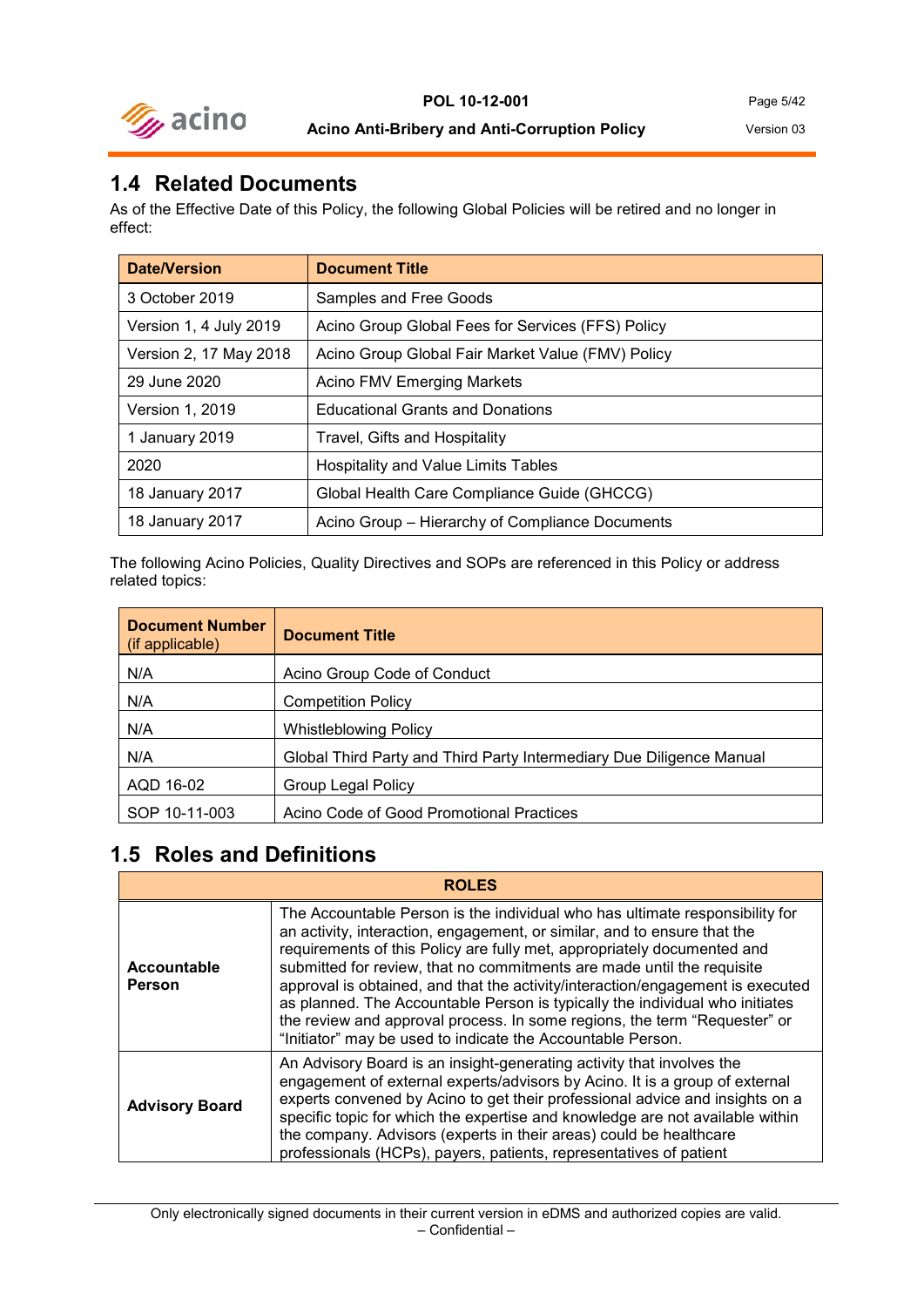

| <b>ROLES</b>                           |                                                                                                                                                                                                                                                                                                                                                                                                                                                                                                                                                                                                                                                                                                                                                                                                                                                                                                                                                                    |  |
|----------------------------------------|--------------------------------------------------------------------------------------------------------------------------------------------------------------------------------------------------------------------------------------------------------------------------------------------------------------------------------------------------------------------------------------------------------------------------------------------------------------------------------------------------------------------------------------------------------------------------------------------------------------------------------------------------------------------------------------------------------------------------------------------------------------------------------------------------------------------------------------------------------------------------------------------------------------------------------------------------------------------|--|
|                                        | associations, patient advisors and non-HCP specialists, e.g. Market Access<br>specialists.                                                                                                                                                                                                                                                                                                                                                                                                                                                                                                                                                                                                                                                                                                                                                                                                                                                                         |  |
| Compliance<br>(Regional or<br>Global)  | Compliance is the Acino function that has primary responsibility for the<br>management of integrity and compliance matters.<br>Regional Compliance has primary responsibility for day-to-day management<br>of compliance matters in the countries in their region, including consulting<br>with Accountable Persons and monitoring compliance with this Policy.<br>Regional Compliance may set regional/local requirements that are part of the<br>approval workflows for certain interactions or activities that are addressed in<br>this Policy. Regional Compliance may delegate specific tasks to local<br>compliance colleagues/liaisons.<br>Global Compliance has primary responsibility for setting the minimum<br>integrity and compliance standards for the Acino Group, and for addressing<br>questions and issues that are escalated from the Regions, and for approval of<br>deviations and exceptions to the principles and standards in this Policy. |  |
| <b>Medical (Regional</b><br>or Global) | Medical is the Acino function that is uniquely capable of assessing Acino's<br>legitimate need for scientific/medical advice, the scientific/medical value of an<br>activity, engagement or interaction, the background and qualifications of a<br>healthcare professional and related scientific/medical matters. Medical must<br>act independently of commercial objectives. Global Medical may delegate<br>specific tasks to Regional Medical. Regional Medical may delegate specific<br>tasks to local medical colleagues.                                                                                                                                                                                                                                                                                                                                                                                                                                     |  |

| <b>DEFINITIONS</b>          |                                                                                                                                                                                                                                                                                                                                                                                                                                                                                                                                                                                                                                                                                                                                                                                                                                                                                                                                                                                                                                                                                                                                         |  |
|-----------------------------|-----------------------------------------------------------------------------------------------------------------------------------------------------------------------------------------------------------------------------------------------------------------------------------------------------------------------------------------------------------------------------------------------------------------------------------------------------------------------------------------------------------------------------------------------------------------------------------------------------------------------------------------------------------------------------------------------------------------------------------------------------------------------------------------------------------------------------------------------------------------------------------------------------------------------------------------------------------------------------------------------------------------------------------------------------------------------------------------------------------------------------------------|--|
| <b>Donation</b>             | Donations are support provided to a charitable organization, non-profit<br>organization or public entity such as a public hospital to further that<br>organization's / entity's mission. Donations may be financial support or in-kind<br>donation of items or services for charitable or humanitarian purposes, and<br>always without commercial motive. A Donation is distinguished from a Grant<br>in that the latter is connected to Acino's mission to advance scientific<br>progress, medical education and healthcare generally with the support going<br>to a particular initiative, project or activity, while the former addresses broader<br>humanitarian causes (e.g., support for disaster relief; acute public health<br>needs) and may include unrestricted support, meaning that the support is not<br>tied to a particular project/activity/event, but rather, is general support for an<br>organization's mission.                                                                                                                                                                                                    |  |
| Government<br>Official (GO) | GOs include any official, employee, agent or consultant of a government<br>agency or other governmental unit, political party, party official or candidate,<br>or public international organization, as well as officers and employees of<br>government-owned companies, or companies substantially controlled by such<br>governments. Health Ministries and government-owned hospitals often<br>employ healthcare professionals (HCPs) who may be Government Officials<br>under local law; for purposes of this Policy, however, such HCPs who are<br>GOs are treated as HCPs rather than as GOs. As a general rule, GOs include<br>any individual: (a) encountered while working at a government facility, (b)<br>representing themselves as a GO, such as a custom official, inspector,<br>auditor, investigator, elected official or employee of a government ministry or<br>agency, (c) who provides a primary business address or email address<br>associated with a government facility or entity, (d) who uses a military title or<br>rank, or (e) who is otherwise known or believed to be a government or public<br>employee. |  |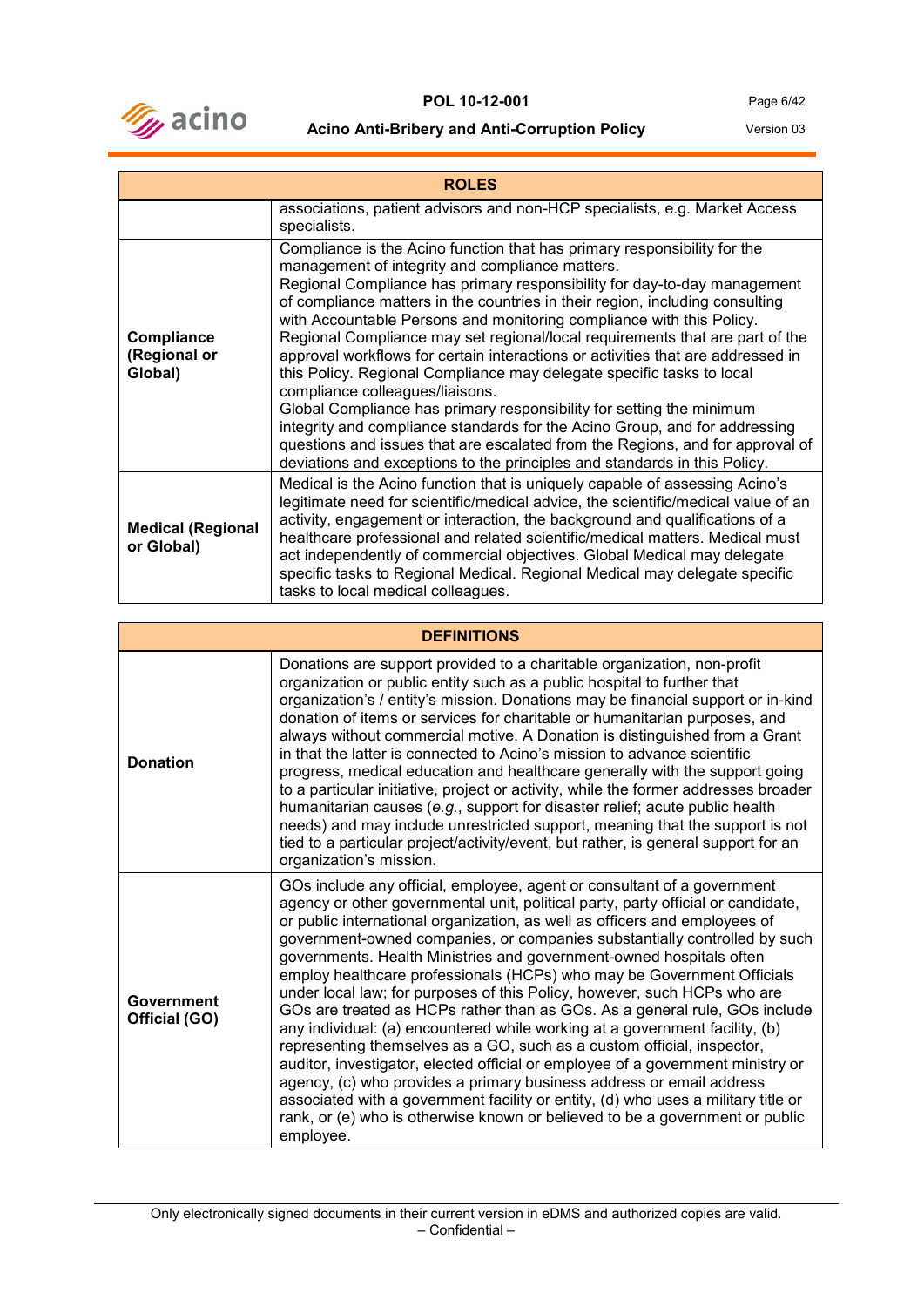

| <b>DEFINITIONS</b>                                |                                                                                                                                                                                                                                                                                                                                                                                                                                                                                                                                                                                                                                                                                                                |  |
|---------------------------------------------------|----------------------------------------------------------------------------------------------------------------------------------------------------------------------------------------------------------------------------------------------------------------------------------------------------------------------------------------------------------------------------------------------------------------------------------------------------------------------------------------------------------------------------------------------------------------------------------------------------------------------------------------------------------------------------------------------------------------|--|
| Grant                                             | Grants are support (financial or in-kind) provided to a healthcare organization<br>where Acino gets no benefit in return and has no influence over the<br>underlying project/event. The ultimate purpose must be the support of<br>healthcare-related education, information, research, patients or public health<br>generally (absent prior written approval by Global Compliance, no support for<br>ordinary business expenses). Research grants are a specific type of Grant<br>(see Appendix C below). If the purpose is unrestricted (that is, not tied to a<br>specific project/activity/event), then the support is properly characterized as a<br>Donation (i.e., there are no "unrestricted grants"). |  |
| <b>Healthcare</b><br><b>Professional</b><br>(HCP) | An HCP is any member of the medical, dental, pharmacy or nursing<br>professions or any other person who in the course of his or her professional<br>activities may prescribe, recommend, purchase, supply, sell or administer a<br>pharmaceutical product.                                                                                                                                                                                                                                                                                                                                                                                                                                                     |  |
| <b>Healthcare</b><br>Organization<br>(HCO)        | An HCO is an organization that is comprised of HCPs and/or that provides<br>healthcare or conducts healthcare research.                                                                                                                                                                                                                                                                                                                                                                                                                                                                                                                                                                                        |  |
| <b>Patient</b><br><b>Organization (PO)</b>        | A PO is a not-for-profit institution that primarily represents the interests and<br>needs of patients, their families and/or caregivers.                                                                                                                                                                                                                                                                                                                                                                                                                                                                                                                                                                       |  |
| Sponsorship                                       | Sponsorship is the provision of support to a healthcare organization, or to a<br>Third Party organizing entity on behalf of a healthcare organization, where<br>Acino gets a commensurate benefit in return (e.g., a booth, a symposium<br>slot). The ultimate purpose of the sponsorship must be the support of<br>healthcare-related education, information, research, patients or public health<br>generally. Absent prior written approval by Global Compliance, a sponsorship<br>may not provide support for ordinary business expenses.                                                                                                                                                                  |  |
| <b>Support for</b><br><b>Education</b>            | Financial support (reasonable travel expenses, accommodation expenses<br>and/or registration fees) provided by Acino to qualifying healthcare<br>professionals, either directly or indirectly through their healthcare<br>organizations, to attend relevant medical or scientific educational events, their<br>attendance at which will bring value to the practice of medicine and/or<br>scientific progress and ultimately to patients.                                                                                                                                                                                                                                                                      |  |
| <b>Third Party</b>                                | A Third Party is a person or organization supplying products or services to<br>Acino, or buying products or services from Acino. Third Parties are not part<br>of, or directly employed by Acino. Typically, Third Parties do not represent or<br>act on behalf of Acino, nor are they integrated into Acino's commercialization<br>structure (e.g. a wholesaler that is purchasing and selling products entirely at<br>their own risk and account). A Third Party Intermediary (TPI), see definition<br>below, is a special type of Third Party.                                                                                                                                                              |  |
| <b>Third Party</b><br><b>Intermediary (TPI)</b>   | A TPI is a company or individual that represents, interacts or transacts<br>business with another third party on behalf of, or in the name of, Acino.<br>Examples include a distribution partner that has a sales force detailing<br>Acino's products to HCPs, a consulting company representing Acino's<br>interests in exchanges with a regulatory authority or another third party, or<br>any other business partner that may be interacting with Government Officials<br>or other third parties on Acino's behalf. In contrast, see definition of Third<br>Party.                                                                                                                                          |  |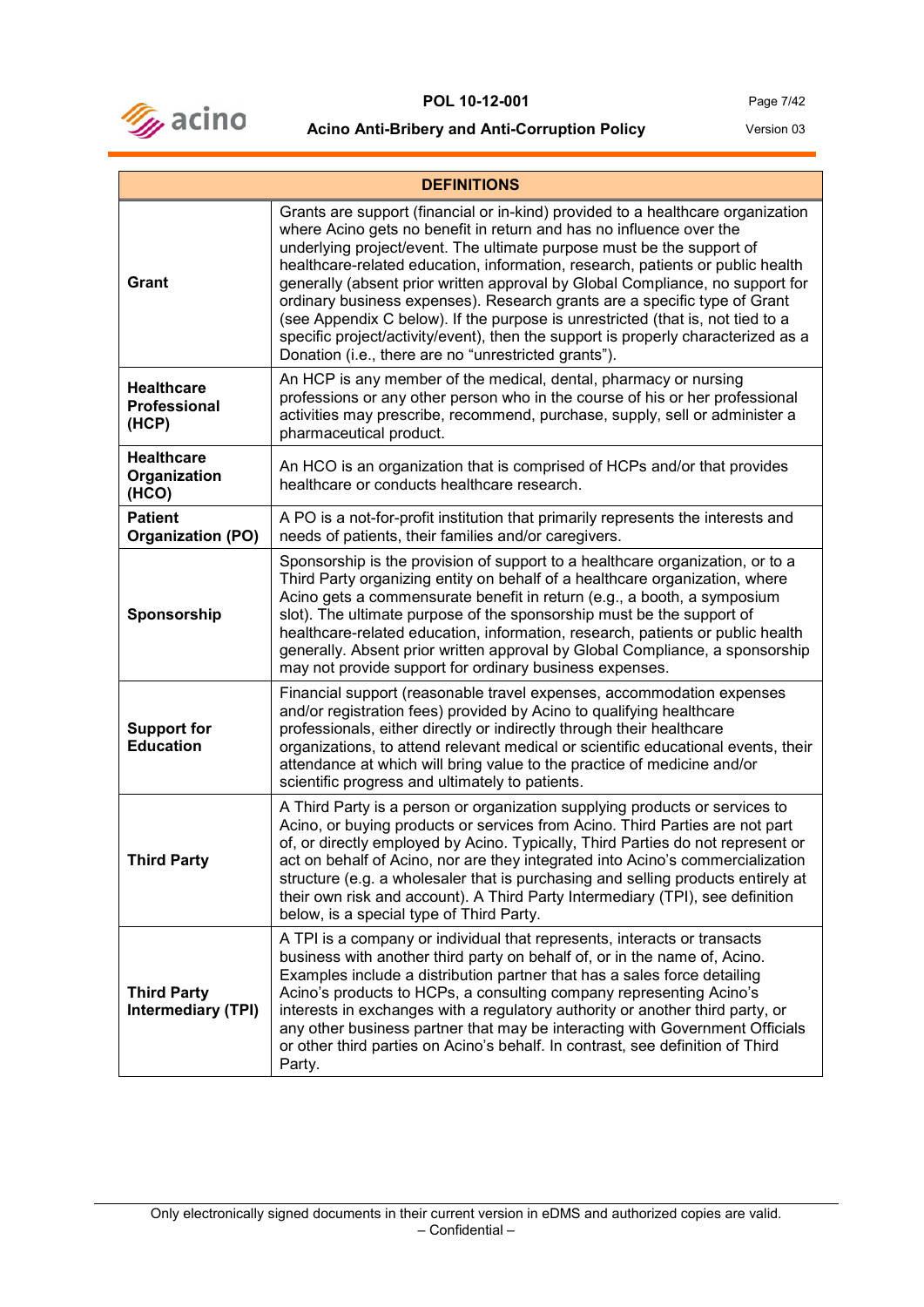

### <span id="page-7-0"></span>**1.6 Related Appendices**

- **Appendix A (Roles of Accountable Person and Mandatory Approvers)**
- **Appendix B (Ban on Gifts and Exceptions)**
- **Appendix C (Requirements for Grants)**
- **Appendix D (Requirements for Sponsorships)**
- **Appendix E (Methodology for Setting Fair Market Value of Payments to HCPs)**
- **Appendix F (Requirements for Engagements of HCPs/HCOs)**
- **Appendix G (Requirements for Events and Support for Education)**
- **Appendix H (Requirements for Distribution of Samples of Prescription-Only Products)**
- **Appendix I (Requirements for Donations)**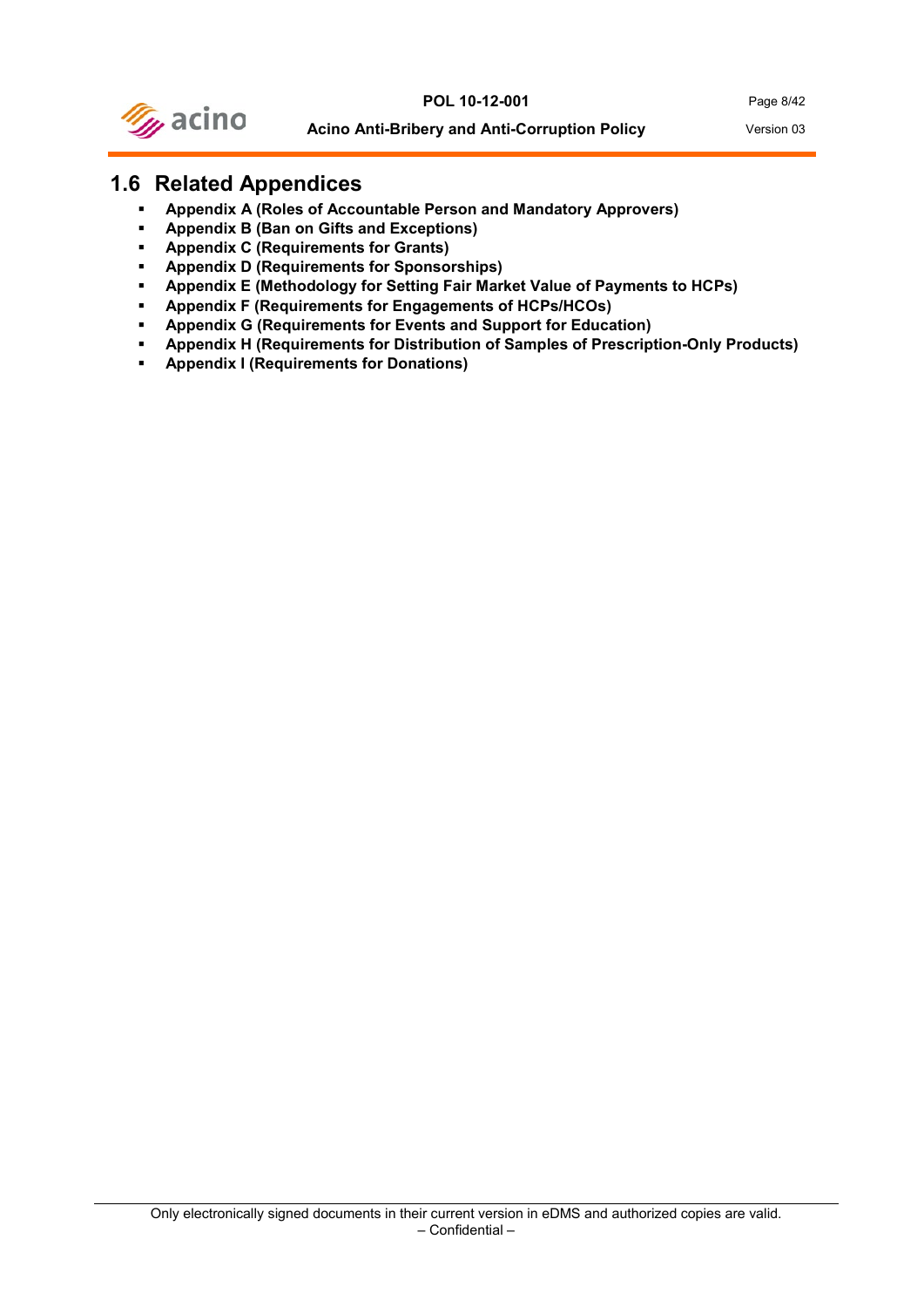

## <span id="page-8-0"></span>**2 GENERAL GOVERNING PRINCIPLES**

The following principles apply to Acino's interactions with Third Parties, including but not limited to Healthcare Professionals (HCPs), Healthcare Organizations (HCOs), Patient Organizations (POs), Government Officials (GOs) and Third Party Intermediaries (TPIs).

## <span id="page-8-1"></span>**2.1 No Bribery or Improper Advantages or Incentives**

The highest standards of integrity apply to Acino's interactions with Third Parties. Acino has a zero tolerance for any form of corrupt business practice, including bribery. Bribery is the offering, promising, giving, accepting or soliciting of an advantage as an inducement or incentive to act in a certain way that is illegal or a breach of trust. An example of bribery is the giving of money in order to unduly influence the performance of the recipient's (or someone else's) professional duties or to obtain an undue business advantage.

There must be a legitimate business purpose behind everything we do. Moreover, the possibility that an activity could be perceived as an improper inducement or benefit must be considered when deciding whether to engage in that activity. The same standards apply to the receipt of benefits. It is forbidden to accept or request an improper benefit for the performance of professional duties.

Acino has a zero tolerance policy in respect of both direct and indirect bribery. Direct bribery occurs when an employee engages in an act that constitutes bribery. Indirect bribery occurs when a Third Party Intermediary (TPI) commits bribery when representing or interacting on behalf of Acino. Acino has a legal obligation to take adequate measures to prevent indirect bribery by our TPIs. This Policy is one of the critical components of Acino meeting this legal obligation.

## <span id="page-8-2"></span>**2.2 Payment of Fair Market Value for Services Rendered**

In line with applicable anti-bribery laws, other relevant regulations and industry codes, Acino compensates Third Parties based on the fair market value of services provided to meet a legitimate business need of Acino ("Fair Market Value" or "FMV"). Direct or indirect payments in excess of Fair Market Value run the risk of being seen as improper incentives or bribery.

Fair Market Value is defined as the price at which goods or services would be exchanged between a hypothetical willing and able buyer and a hypothetical willing and able seller dealing at "arm's length" in an open and unrestricted market, where both parties are fully informed of the relevant facts and have no external pressures to complete the exchange. Fair Market Value must never take into consideration the recipient's ability to influence an improper business benefit or to generate business or referrals that could result in business.

Specific standards apply to the determination of Fair Market Value in respect of Healthcare Professionals (HCPs) and Healthcare Organizations (HCOs) (see Section 3.4 below).

## <span id="page-8-3"></span>**2.3 Strict Scrutiny of Interactions with Government Officials**

In order to ensure strict compliance with national and international Anti-Corruption Laws, such as the US Foreign Corrupt Practices Act (FCPA) and the UK Bribery Act, interactions with all Government Officials (GOs) must comply with the strict standards in respect of transparency and conflicts of interest. Acino only enters into agreements with GOs in cases where the business need is undeniable and no reasonable alternative exists. Section 4 below sets forth more detailed requirements regarding Acino's interactions with GOs.

## <span id="page-8-4"></span>**2.4 No Facilitation Payments**

Facilitation payments are not allowed, except in the rare case of a threat to human life or liberty which must be followed by a timely report of the incident to Global Compliance. A facilitation payment is the payment of a relatively small amount of money or the granting of some other benefit to usually low-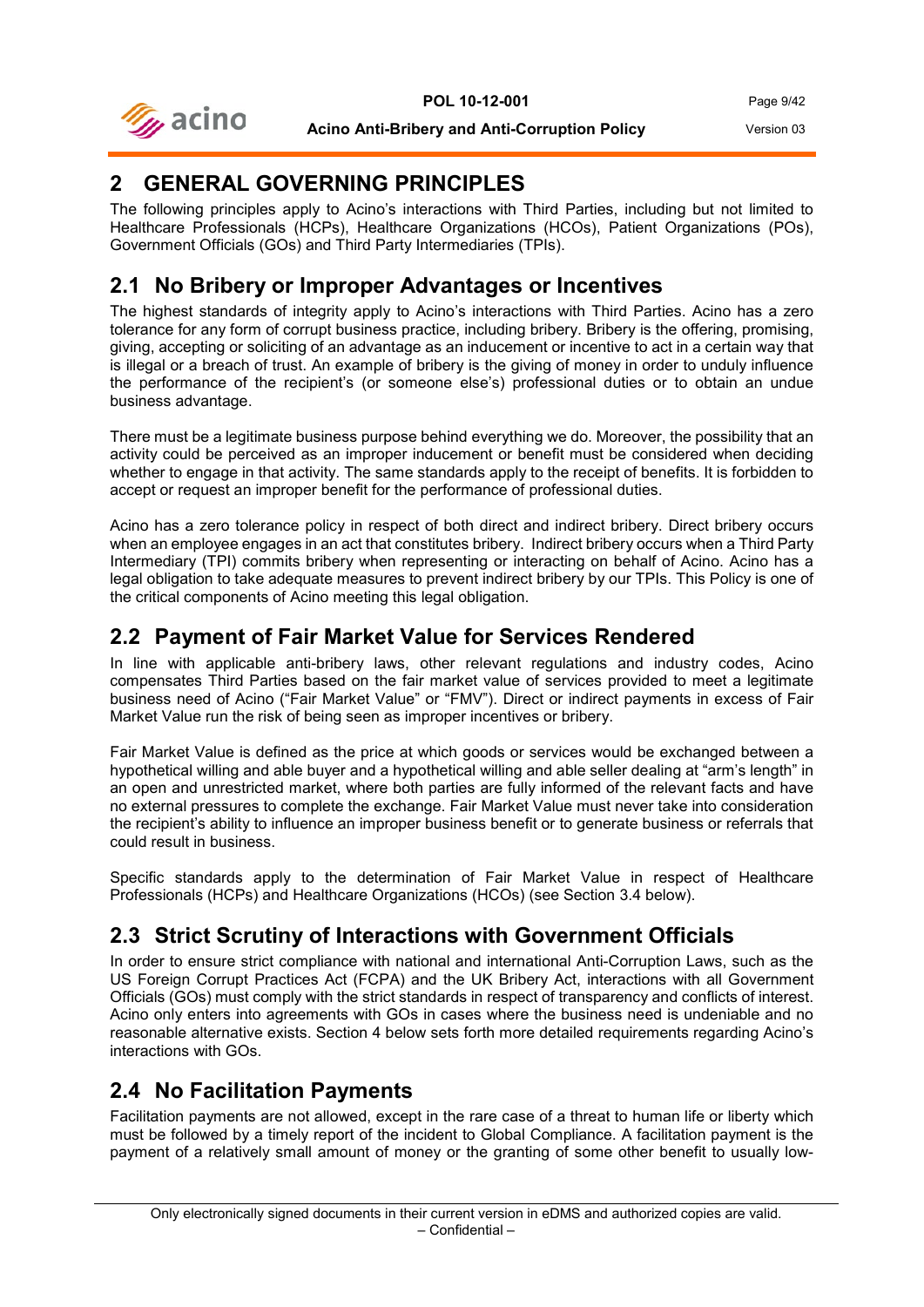

ranking government officials, for their own personal benefit, with the aim of speeding up the performance of an official act to which the person making the payment/granting the benefit is entitled.

#### <span id="page-9-0"></span>**2.5 Separation between Scientific and Commercial Activities**

Acino engages in various scientific/educational activities and provides support for certain scientific/educational initiatives as part of its commitment to improving healthcare and the quality of life of patients. All promotional and non-promotional communications follow the standards set forth in the *Acino Code of Good Promotional Practices* (see SOP 10-11-003).

Acino maintains an appropriate separation between scientific and commercial activities, and does not interject commercial influence into decision-making regarding Grants, Sponsorships, Donations, support for medical education and scientific research, or the generation and reporting of clinical information.

Acino respects the scientific independence and integrity of Healthcare Professionals (HCPs) and Healthcare Organizations (HCOs). This requires the application of good business judgment to all interactions with HCPs/HCOs, including accurate and truthful documentation in furtherance of full transparency.

All interactions with patients and Patient Organizations (POs) are strictly non-promotional and must benefit them by raising disease awareness and education about the disease of interest, while contributing to the ethical delivery of healthcare.

### <span id="page-9-1"></span>**2.6 Strictest Standards Apply in Case of Cross-border Interactions**

When an interaction involves more than one jurisdiction (*e.g.*, Third Party Intermediary is based in Country A and providing services in Country B; or location of Healthcare Professionals (HCP) is Country A, and she is being provided educational support to attend an educational event in Country B from the Acino legal entity in Country C), then the laws and industry standards of all relevant jurisdictions must be followed. Relevant jurisdictions include the country of the Third Party/HCP, country of each Acino legal entity involved in the interaction, and the country where the activity/services are taking place. Where there is a conflict, the strictest standards must always be applied.

## <span id="page-9-2"></span>**2.7 Accurate Books and Records**

Acino must document its interactions with all Third Parties thoroughly and accurately. All payments and any other transfers of value must be recorded accurately, completely, and in a timely manner in all appropriate Acino systems at the level of detail required under applicable business rules and procedures (*e.g.*, purchase orders, invoices, itemized receipts and other documents supporting the payment of expenses).

Where approvals and supporting documentation/information are required under this Policy, the Accountable Person is responsible for ensuring that proof of approval and, where applicable, the supporting documentation/information, are retained, stored and archived appropriately for audit and inspection purposes.

In the context of Acino's engagements of HCPs/HCOs for services, evidence of delivery, where not obvious and indisputable, must be collected and retained prior to Acino's payment of such services.

#### <span id="page-9-3"></span>**2.8 Transparency**

There is a growing expectation worldwide for transparency into how life sciences companies such as Acino conduct business with HCPs and other players in the healthcare community. Transparency requirements vary from country to country. Acino complies with all applicable laws and any applicable industry codes regarding transparency reporting. Regional Compliance is responsible for tracking our local legal obligations with respect to transparency, as well as any voluntary commitments (e.g., membership in an industry association, contractual commitments). Where transparency obligations or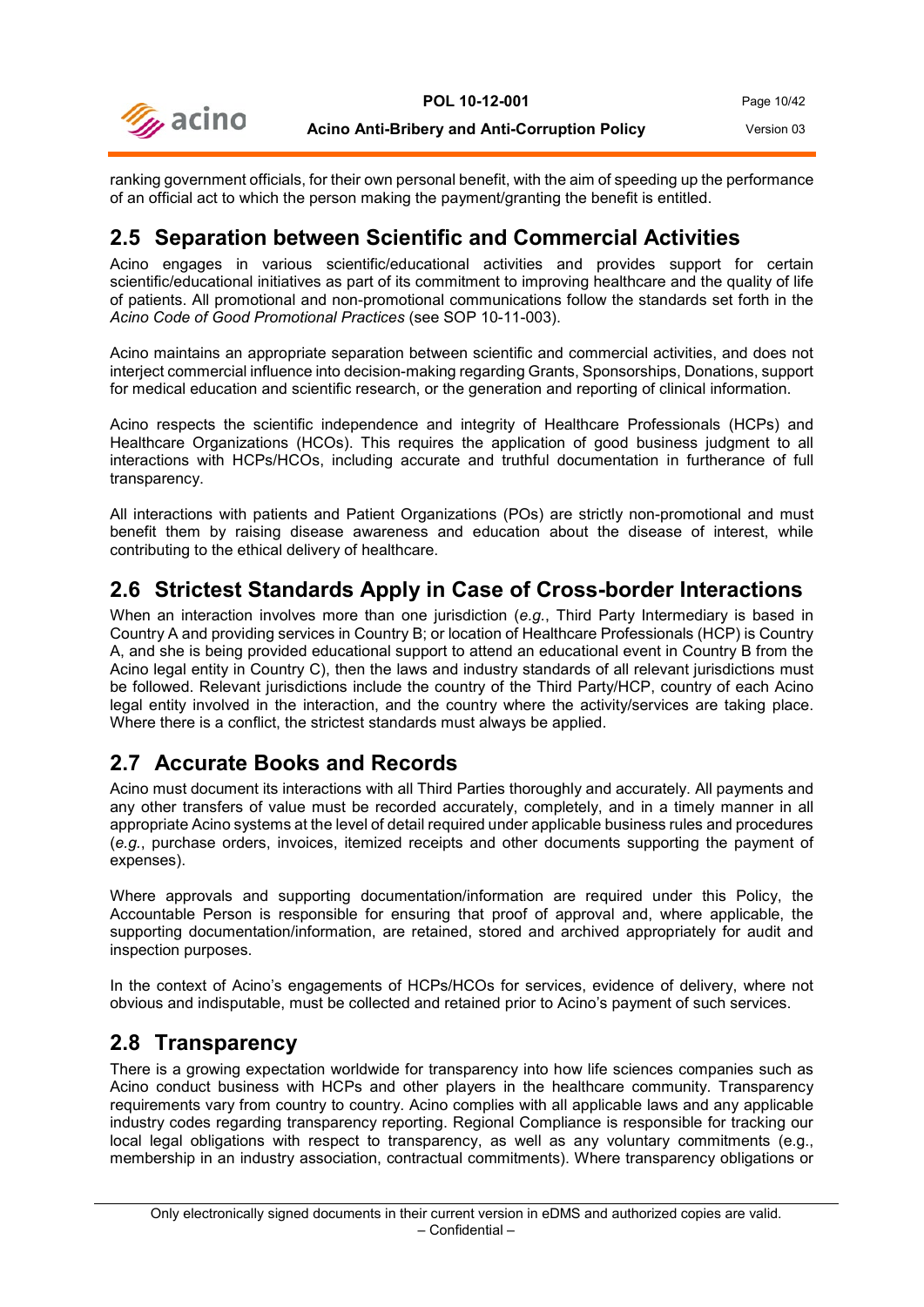

commitments exist, local management is responsible for ensuring (with support from Regional Compliance) that the requirements are met, and that the appropriate systems are in place to collect and report the relevant data.

Acino should, where applicable, provide prior written notification of any transparency obligations to HCPs, including the purpose and scope. When required, Acino shall obtain prior written approval of the HCPs to any disclosure of data relating to them, and, where relevant, obtain their consent to the processing of personal data; however, where reporting is required by law, Acino does not require prior consent from the HCP for payment disclosure purposes, as the requirement imposed by national laws provides legal grounds for the process of HCP personal data.

### <span id="page-10-0"></span>**2.9 Local Implementation**

This Policy sets forth the minimum ethical standards applicable to the entire Acino Group. While this Policy contains certain bright-line rules, it is generally a principles-based policy that sets forth the overarching values and standards that must inform all operating decisions.

Local and/or Regional standards may be stricter than the standards set forth in this Policy. In cases where applicable law is stricter than the standards set forth in this Policy, the local law or regulation must always take precedence.

Regional Compliance is responsible for implementing local/regional processes, including setting approval workflows, which are necessary and appropriate to operationalize the ethical principles set forth in this Policy. Regional Compliance should consider the compliance maturity of their organizations in deciding whether additional local/regional policies are required, and whether such policies should follow a more rules-based approach with bright-line standards and more detailed guidance.

### <span id="page-10-1"></span>**2.10Roles of Accountable Person and Mandatory Approvers**

Appendix A sets forth information on the role of Accountable Person for the various types of interactions, projects and initiatives that are governed by this Policy (i.e., which functions can hold the role of Accountable Person), as well as any approvers whose review and approval is required under this Policy before the Accountable Person can proceed. This guidance should always be consulted to ensure that the correct functions are taking on the role of Accountable Person and all the mandatory approvals have been obtained. In addition to any mandatory approvers under this Policy, there may be approvals required under internal Acino budgeting or other business processes.

Regional Compliance is responsible for ensuring that the Region has a process in place for the review, approval, and monitoring of the various types of interactions, projects and initiatives that are governed by this Policy. Ideally, this process should be supported by a system that provides overviews of relevant information, supports auditing and monitoring and has safety features in place to ensure adherence with limits. See Section 12 of this Policy for a description of auditing and monitoring.

## <span id="page-10-2"></span>**3 INTERACTIONS WITH THE HEALTHCARE COMMUNITY**

In addition to the General Governing Principles set forth in Section 2 above, the following standards apply to all of Acino's interactions with, and support for, the healthcare community, including Healthcare Professionals (HCPs), Healthcare Organizations (HCOs) and Patient Organizations (POs).

## <span id="page-10-3"></span>**3.1 Hospitality, Venue, Location and Expenses**

Any hospitality, including meals and refreshments, offered by Acino must be modest and reasonable. When interacting with HCPs, meals and/or refreshments are considered reasonable if: (a) they are moderate in frequency, nature and value as judged by local standards and consistent with limits published by Regional Compliance, and (b) they are offered in connection with an educational event or a technical discussion/engagement of the HCP(s), and (3) are only offered to participants of the event/discussion/engagement.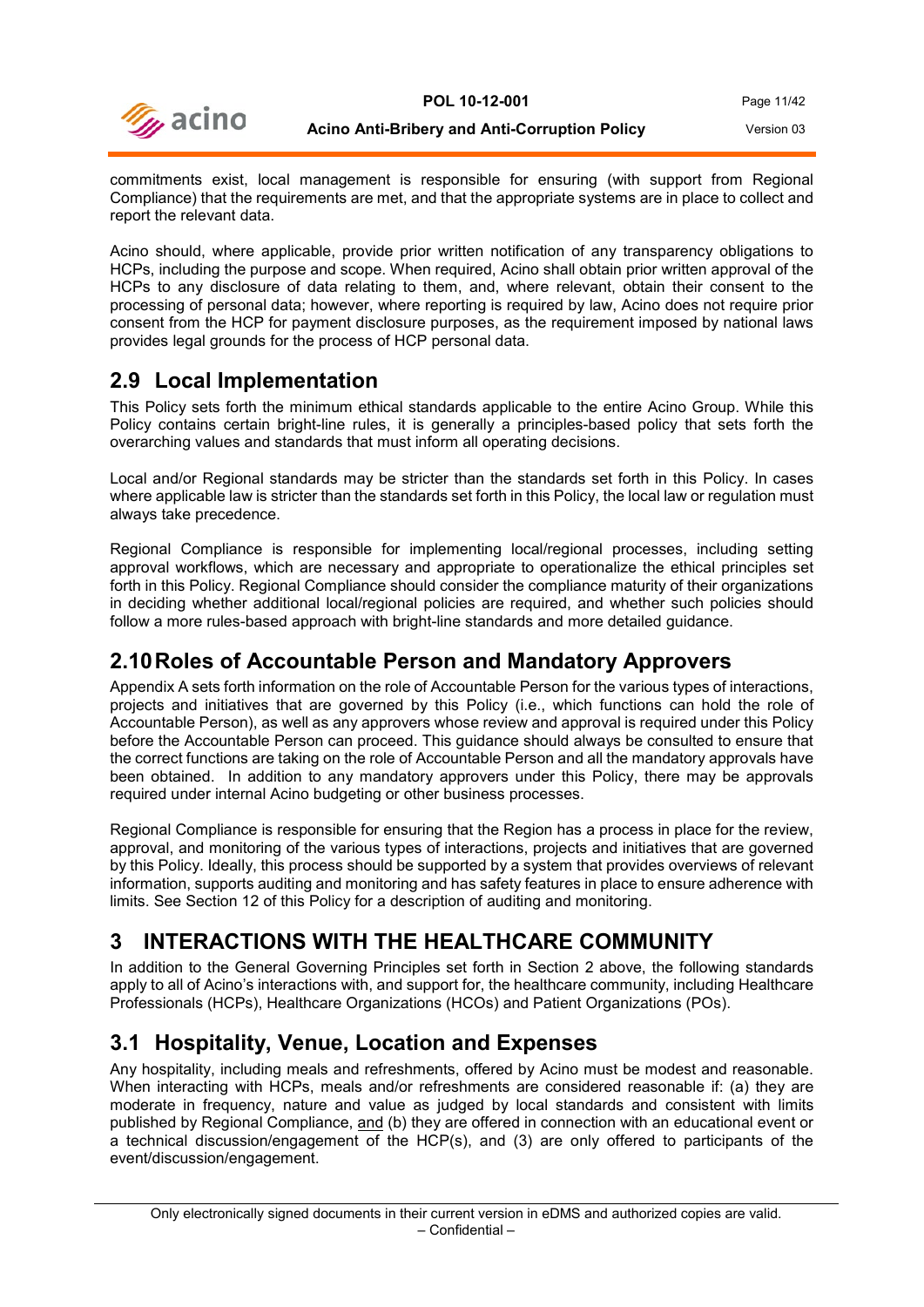By way of example:

- if allowed under local law, a sales representative may bring a modest lunch to a lunchtime promotional or non-promotional meeting with an HCP.
- modest refreshments may be offered to participants during a break or at the conclusion of an Acino-organized educational event.

For on-line/virtual events or interactions with HCPs, unless special pre-approval is obtained from Global Compliance, meal vouchers, meal boxes or meal delivery (or anything similar) are not allowed.

The venues and locations of Acino-sponsored events, and of third party events that are supported by Acino (either directly via a Grant or Sponsorship, or indirectly by providing support to an HCP to attend the third party event), must be appropriate and reasonable for the purpose of the activity/program/project. Venues should be business-oriented and never lavish. The Accountable Person should consult with Regional Compliance in case of questions, and Regional Compliance may publish a list of appropriate venues. Locations should be chosen due to the logistical benefits to the greatest number of participants possible, and never due to their proximity to leisure activities or entertainment.

Travel and accommodation expenses paid by Acino must be reasonable and necessary to the facilitation of the interaction. Acino must pay any flight and accommodation expenses directly to the vendor (e.g., airline/hotel), rather than through reimbursement to the HCP (any exceptions must receive the prior written approval of Regional Compliance).

The duration of accommodation must match the HCP's need for accommodation. For example, if hotel accommodation is necessary to allow participation at an educational event, the dates of the event must match the duration of the hotel stay (maximum one night before/after the event). The standard of the accommodation must be reasonable (i.e., business class hotels; no luxury or resort accommodation). Travel dates must likewise match the underlying event. Travel should be by reasonable means. Air travel under 6 hours should generally be economy class.

Hospitality and payment of expenses must be limited to HCPs that are directly involved in the event/interaction. Acino must not pay any costs associated with individuals accompanying an HCP, except in rare cases of medical necessity.

In the context of Acino's interactions with the healthcare community, entertainment or leisure activities are strictly prohibited (either direct or indirect (*i.e.*, organized by a third party, but paid by Acino)).

#### <span id="page-11-0"></span>**3.2 Ban on Gifts and Exceptions**

Gifts to HCPs, HCOs and POs are strictly prohibited unless a specific exception indisputably applies. A gift is any item given for the personal benefit of the recipient, without something of equivalent value being received in return. Examples include sporting or entertainment tickets, electronics items, personal services, social courtesy gifts, etc., but can also include cash or cash equivalents in cases where the giver is not receiving fair value in return. In contrast, a fee for service is a negotiated payment made in exchange for the delivery of services of equal value.

There are various exceptions to the general ban on gifts forth in Appendix B. Cash or cash equivalents (*e.g.*, gift cards, vouchers, credits, pre-paid credit cards) never qualify as exceptions. In each of the exceptions (other than small cultural gifts), the nature of the item or value being transferred is such that a legitimate business or scientific interest is being served. Each of the exceptions is to be narrowly construed.

When providing something of value to a HCP/HCO under one of these exceptions, there can be no expectation of reciprocity or intention of exerting influence over the prescription, referral, recommendation, purchase, sale or placement on a formulary of any Acino product, or to reward any past such behaviour, or to gain or improve access to the HCP/HCO. The item must be accurately recorded in Acino's books and records.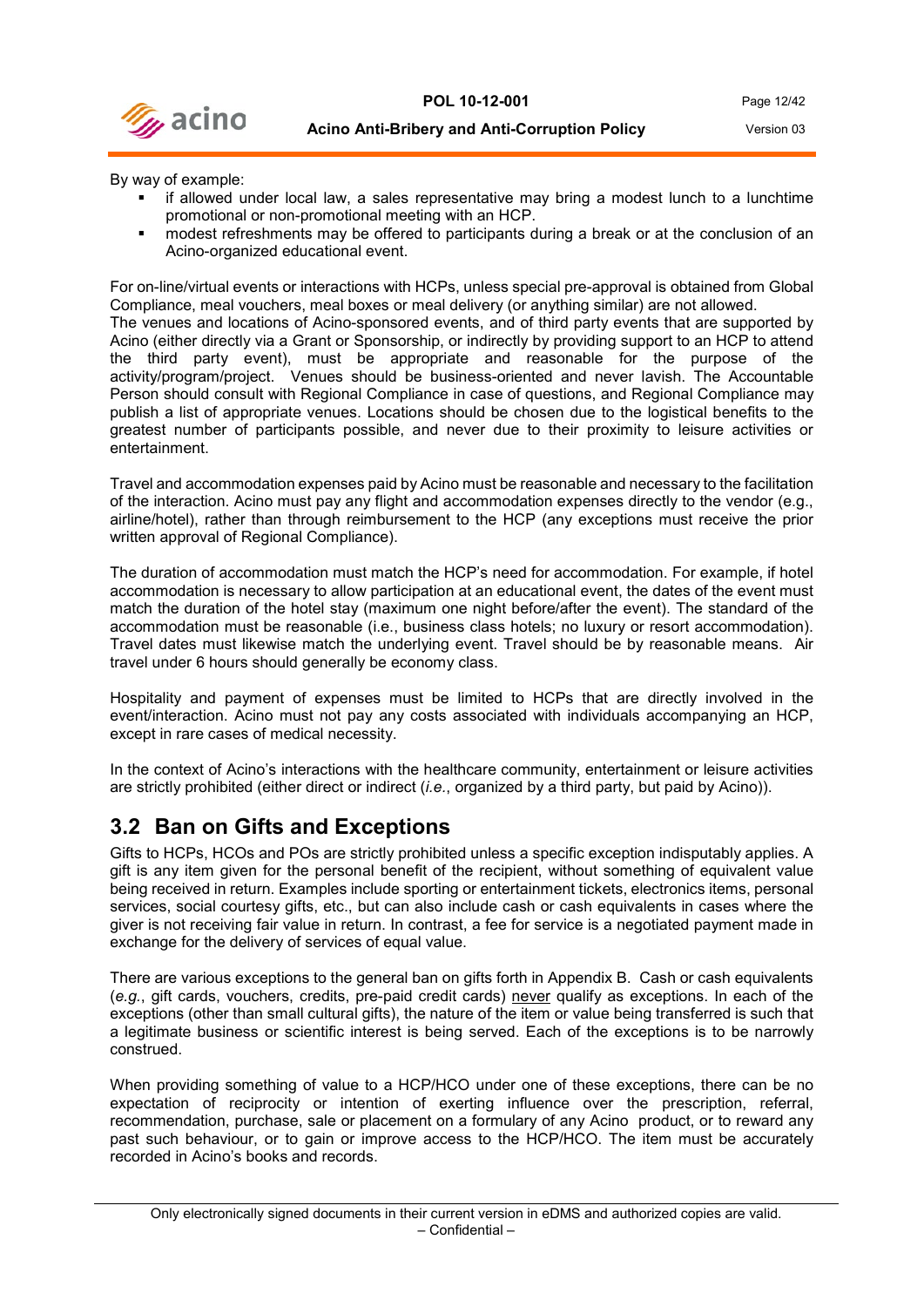

The following items are not considered "gifts" for purposes of this Policy: Grants and Sponsorship (Section 3.3); Educational Support to HCPs/HCOs (Section 3.5); price discounts or rebates granted for the purchase of medicinal products, in line with applicable competition law and provided that they do not influence the choice of treatment (Section 9); Product Samples (Section 3.7); Free Goods (Section 3.8); and reasonable and appropriate hospitality (Sections 3.1, 4.2 and 6).

## <span id="page-12-0"></span>**3.3 Grants and Sponsorships**

Acino is committed to improving the lives of patients and contributing to advancements in healthcare. As a part of this commitment, Acino may provide financial or non-financial support in the form of Grants and Sponsorships to healthcare organizations (HCOs) or Patient Organizations (POs) (or to Third Parties acting on their behalf) who propose initiatives, events, activities or projects that will promote healthcare and scientific advancement or education. Sponsorships and Grants must never be used as a direct or indirect inducement or reward for an HCO, HCP or PO to use, purchase, request or otherwise recommend Acino products.

Grants must be unsolicited and Acino's decision to provide support must have no commercial motive. Funding for Grants should be generally unrestricted (within the scope of the educational/scientific purpose), conveying full disbursement discretion to the Grant recipient.

Examples of Grants include financial support to a healthcare organization for medical education of HCPs, financial support for scientific congresses, and financial support for publications/websites that provide disease information to patients. For the sake of clarity, financial support that is provided to individual HCPs to allow them to attend medical/scientific education is discussed in Section 3.5 below (*Educational Support and Events for Healthcare Professionals*)**.**

Sponsorships are defined as marketing and promotional opportunities where an organisation receives financial support from Acino for an initiative that promotes scientific advancement or education, and Acino receives a direct and tangible benefit in return (the mere disclosure of Acino's support for transparency's sake does not qualify as a benefit in return). Acino's benefit may include an opportunity to exhibit or present (e.g., booth and/or industry symposium) or marketing/brand advertisement or company promotion opportunities.

Regional Compliance shall review the sufficiency of the processes for ensuring the proper documentation and approval of local/regional Grants and Sponsorships based on the requirements set forth in Appendices C (for Grants) and D (for Sponsorships). In the case of Grants, the review and approval process must be led by a Medical function with no influence from a Commercial function. In the case of Sponsorships, Medical must likewise lead the review and approval process, but the Commercial function may be involved.

In the case of international Grants, such as a Grant given to an international medical association based outside the Acino entity's jurisdiction, Global Medical must also approve.

## <span id="page-12-1"></span>**3.4 Engagements of HCPs and HCOs**

Acino relies on the expertise of the healthcare profession to gain scientific information and advice relevant to its business strategy and decisions. Moreover, Acino turns to healthcare professionals (HCPs) and healthcare organization (HCOs) to deliver on its commitment to support scientific advancement and education. HCPs and HCOs may be engaged by Acino as consultants and advisors for services such as speaking at and/or chairing meetings and events, involvement in trainings, development of educational material, participation at advisory board meetings, participation in market research for which payment is made, and other similar services.

Insight-generating activities where we engage HCPs or HCOs, such as advisory boards or steering committees, represent a special type of engagement with additional requirements. Such insightgenerating activities may be organized by Acino in order to obtain necessary scientific or medical advice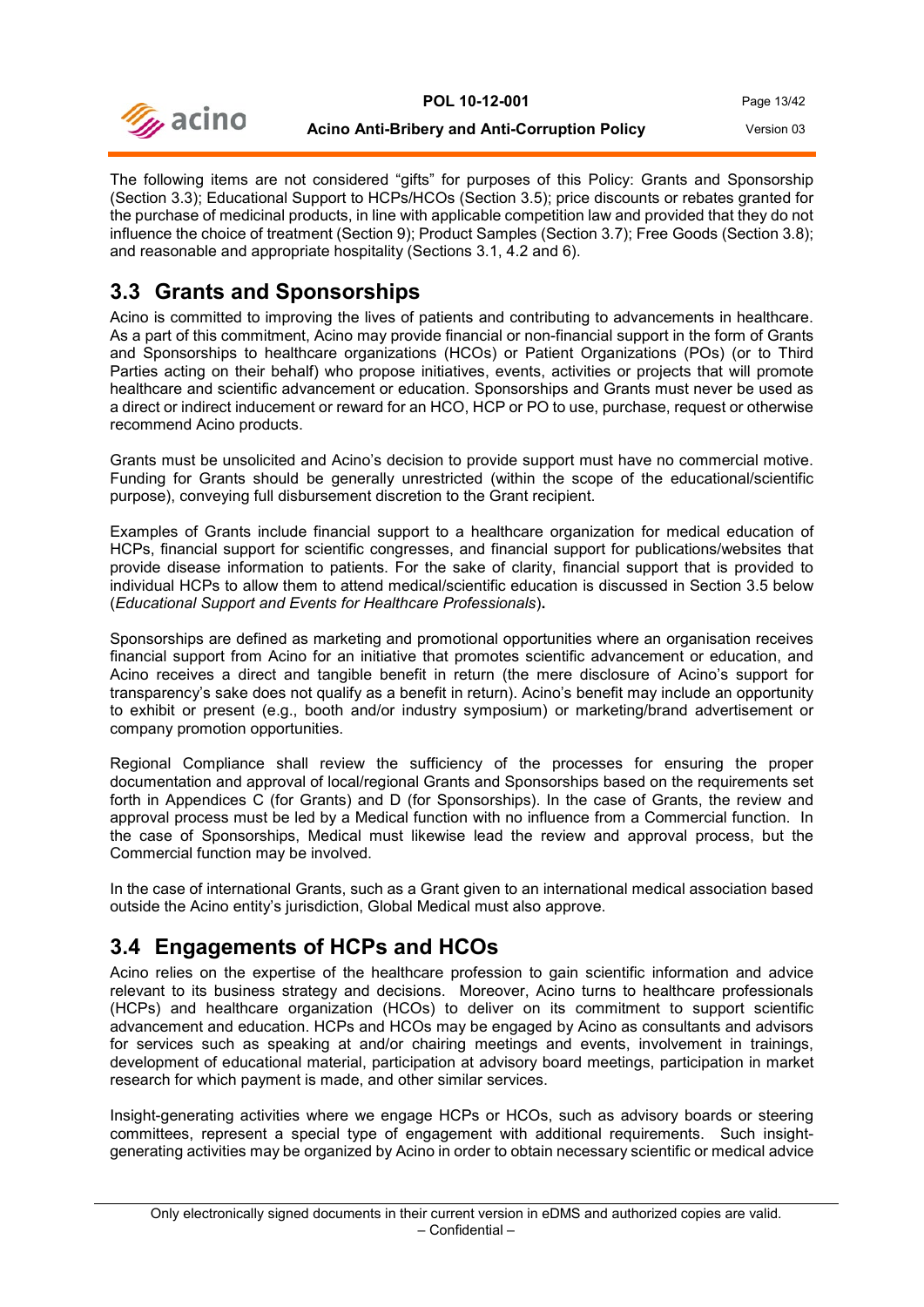

to address a legitimate business need, only if such advice cannot be obtained internally, from within Acino (e.g., the knowledge does not already exist within Acino and is necessary for Acino to achieve pre-defined objectives).

There must always exist a legitimate business need behind Acino's engagement of HCPs and HCOs. Acino may not engage an HCP or HCO with the intent of, implicitly or explicitly, influencing or encouraging HCPs or HCOs to, directly or indirectly, prescribe, refer, recommend, purchase, sell or place on a formulary any Acino product, to reward any past such behaviour, or to gain or improve access to the HCP/HCO.

All payments to HCPs and HCOs for services rendered must be based on the Fair Market Value (FMV). The methodology for FMV in the context of engagements of HCPs and HCOs are set forth in Appendix E.

In addition to the hourly rate for services based on FMV, so long as it is permissible under applicable law, HCPs and HCOs may be compensated for the following:

- Preparation time, so long as it is reasonable and necessary. By way of example, when an HCP is engaged to deliver of a novel presentation, an HCP may be compensated for a reasonable amount of time spent in collecting/organizing the information and preparing the presentation slides. The amount of preparation time may vary depending on the complexity of scientific field, the recurrence of an activity, etc. Recycling a presentation that the HCP has delivered in the past may not form the basis for the compensation of preparation time. Regional Compliance and/or Regional Medical may set the standards regarding the reasonable amount of preparation time; in the event no such regional standards are set, a maximum ratio of 1:4 (service time: preparation time) shall apply.
- Travel time, in cases where the services are being performed more than a certain minimum distance from the HCP's/HCO's principle place of business/practice and the engagement by Acino is the primary reason for the travel. Regional Compliance may set the standards regarding the minimum distance above which compensation for travel time is allowed; in the event no such regional standard is set, a minimum distance of 130 kilometers (80 miles) shall apply. Travel time may be compensated at no more than 50% of the applicable hourly rate for the services.

Regional Compliance and Regional Medical are responsible for the setting of maximum FMV rates for HCP/HCO engagements in each country in their Region consistent with the FMV methodology ("Maximum Local FMV Rates"). Whenever possible, Regional Compliance should obtain reputable local benchmarking data when setting the Maximum Local FMV Rates. A variation from the methodology set forth in Appendix E may be possible in cases where local benchmarking data adequately supports the variation and Global Compliance has reviewed and approved.

The Maximum Local FMV Rates for engagements of European HCPs/HCOs are determined by Global Compliance.

The applicable Maximum Local FMV Rates may be exceeded only in exceptional cases based on compelling grounds that establish the inappropriateness of the applicable maximum rate, and only with the prior approval of Global Compliance and Regional Medical. To request an exception, the Accountable Person must document the rationale behind an exception, including a description of: (a) the proposed engagement, (b) the business reason and objectives for the engagement, (c) the proposed FMV rate and proposed total compensation, and (d) the reasons why the applicable Maximum Local FMV Rate is too low. Such requests will be subject to strict scrutiny.

The Acino Accountable Person is responsible for evidencing performance of the services, retaining the output, confirming that performance fulfils the terms of the written agreement, and ensuring that the output is used only for appropriate business purposes. If the HCP or HCO has not performed as contractually agreed, compensation should not be provided. In cases of partial performance, payments must be pro-rated; in such cases, the Accountable Person must obtain Regional Medical's advice on the reasonable amount.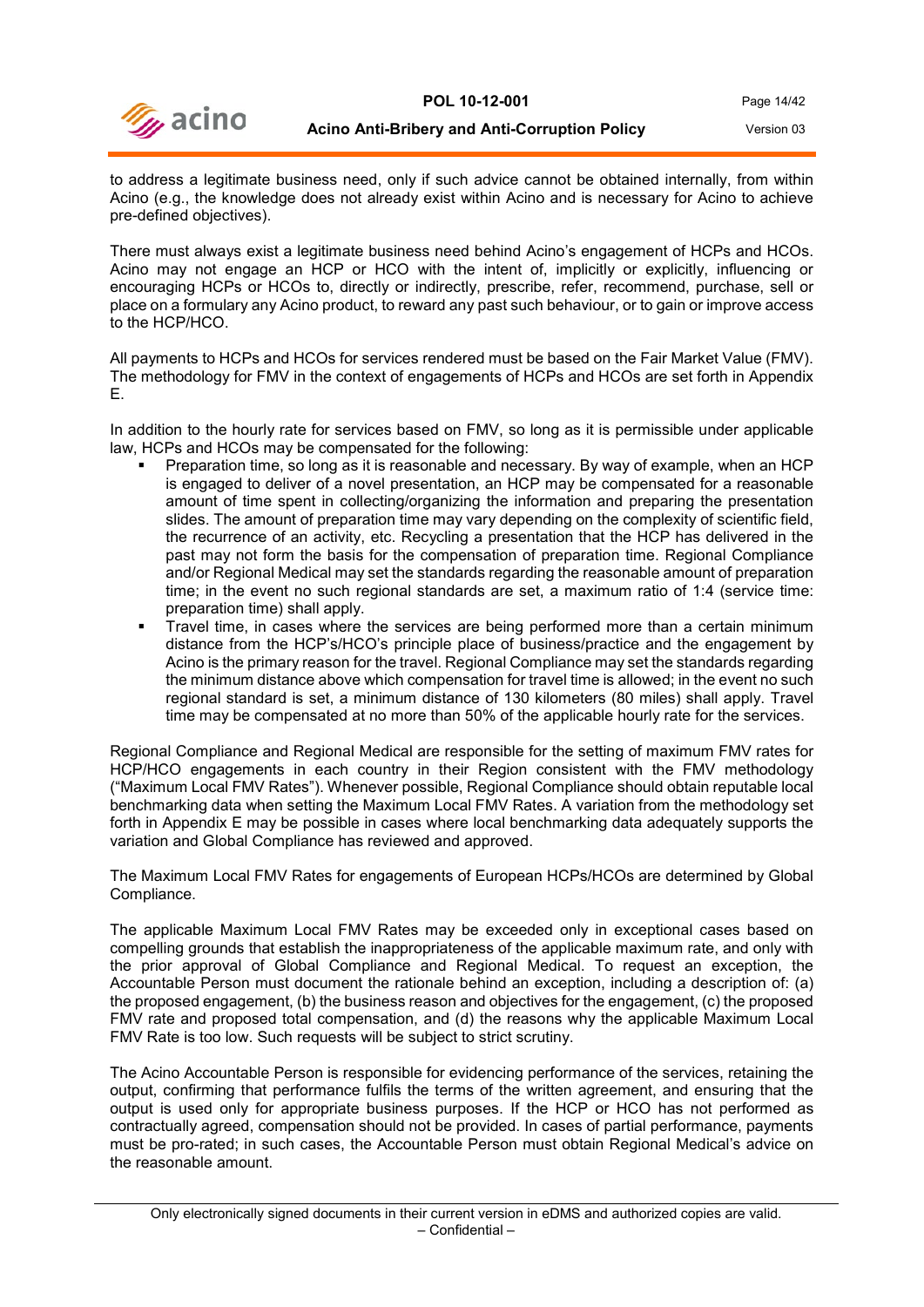

Regional Compliance is responsible for developing processes for ensuring the proper documentation and approval of local/regional engagements of HCPs/HCOs based on the principles set forth above and the requirements for engagements set forth in Appendix F. In order properly to assess Acino's legitimate need for services, as well as the qualifications of the HCP or HCO to perform such services and the determination of FMV, Medical must be involved in the review and approval process.

## <span id="page-14-0"></span>**3.5 Educational Support and Events for Healthcare Professionals**

Acino is committed to supporting the scientific and professional development of healthcare professionals (HCPs). As part of this commitment, Acino provides support to HCPs to attend third party events such as continuing medical education and scientific congresses. In addition, Acino may organize its own nonpromotional events in order to provide scientific or educational information to HCPs, or promotional events to inform HCPs regarding Acino products, their uses and safety profiles.

Neither the invitation to events nor the provision of support may act as an incentive for the HCPs or their respective HCOs to prescribe, recommend, purchase, supply, administer or promote any Acino product.

Regional Compliance shall review the sufficiency of the processes for ensuring the proper documentation and approval of events and support for HCPs to attend events based on the principles set forth above and the requirements set forth in Appendix G. Because Medical is uniquely qualified to assess the value of a scientific/educational event and the value of attendance for a particular HCP, Medical must be involved in the review and approval process. Global Compliance and Regional Medical together shall approve the international events to which the physical attendance of an HCP may be supported by Acino (support for virtual/on-line attendance of an HCP from their home location does not require such additional approval). Global Compliance will make available an approval form for this purpose.

## <span id="page-14-1"></span>**3.6 Support for Scientific Studies**

Acino is committed to supporting scientific research in the form of Acino-sponsored and investigatorinitiated studies. Acino may provide funding to support investigator-initiated studies that are intended to address an unmet scientific/medical need and are consistent with Acino's medical and clinical plan for the Acino product(s) involved. Requests for support for investigator-initiated studies must be unsolicited (unrequested) and based on research that is planned, designed, initiated and conducted by a non-Acino researcher, with Acino assuming no legal or regulatory accountabilities. The investigator must maintain full discretion and responsibility for all aspects of the design, implementation, analysis, and publication and dissemination of the study data.

Scientific research and Acino's support for studies must never be used as an opportunity to promote any existing or future Acino product. Nor can research or support be used as a means of providing any sort of incentive to an HCP or HCO to prescribe, recommend, purchase, supply or administer any Acino product.

All Acino-sponsored studies and all investigator-initiated studies supported by Acino must:

- **serve a legitimate and robust scientific purpose;**
- have the goal of generating/collecting relevant scientific information; and
- meet all applicable ethical guidelines, laws, regulations and codes, including all necessary approvals of the study protocol and informed consent form, as applicable.

Any engagements of HCPs in the context of an Acino-sponsored study (*e.g.*, as clinical trial investigators) must conform to the requirements of an HCP engagement. Acino may convene meetings of these investigators. The sole purpose of such meetings must be to provide investigators with relevant and important information on the study (*e.g.*, study protocol design, clinical background, data collection, monitoring requirements, study results), and/or to obtain feedback/advice from investigators that may be used to further revise the study protocol design in an effort to improve clinical relevance. The details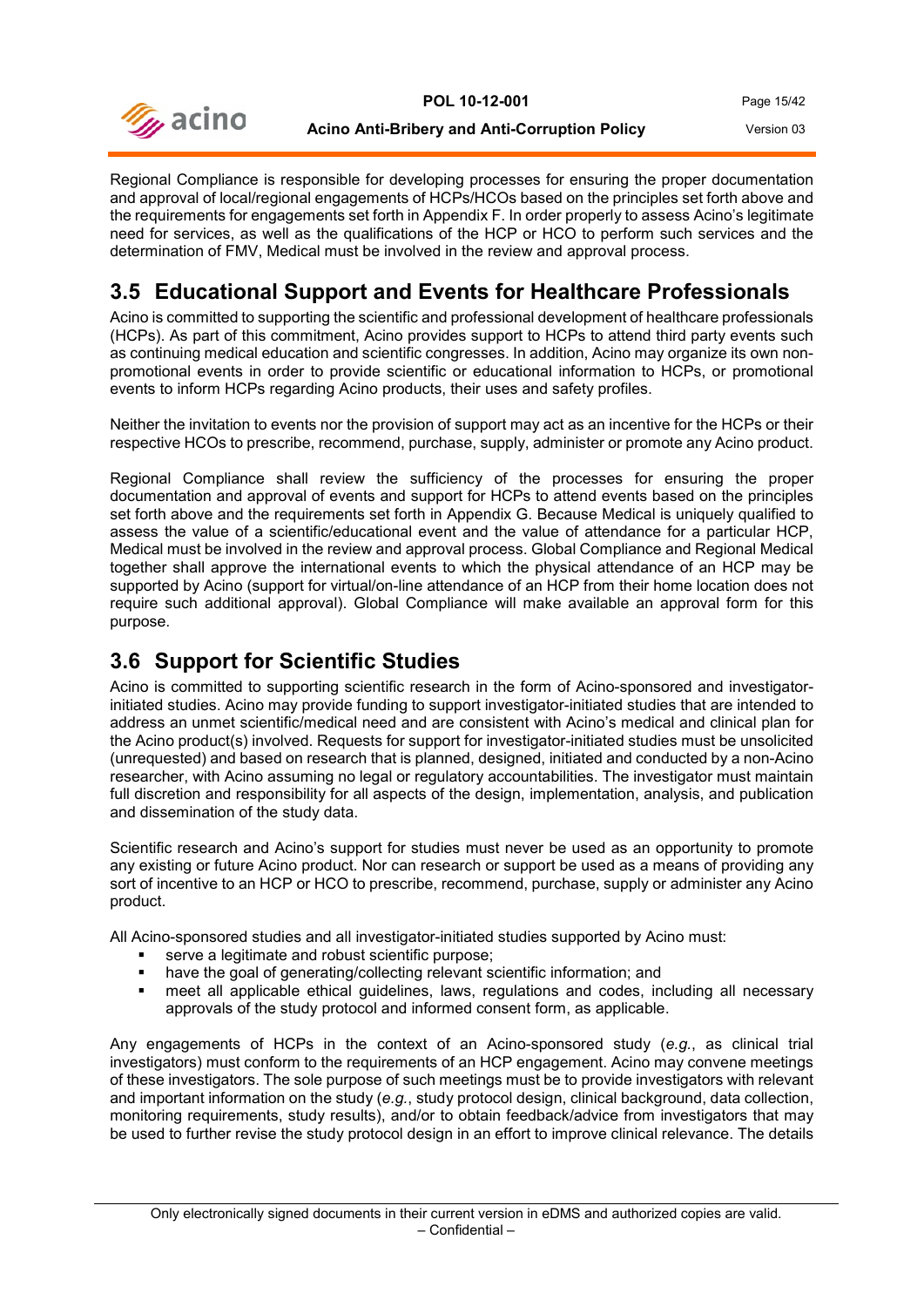

of meetings (*e.g.*, venue, location, hospitality, payment of expenses) must adhere to the standards set forth in this Policy.

Regional Medical is responsible for oversight over Acino-sponsored clinical trials in the Regions, including the engagement of, and interactions with, investigators and any Third Party service providers (*e.g.*, a Contract Research Organization). Global Medical must be involved in the review and approval of Acino's support for investigator-initiated studies.

## <span id="page-15-0"></span>**3.7 Product Samples**

The objective of providing samples of Acino products is to familiarize HCP's with the approved uses of Acino's products (samples may never be recommended for a use not in the approved label). Because the provision of samples carries the risk of being viewed as incentivizing or encouraging the prescription, recommendation, purchase, supply or administration of Acino products, as well as the risk of misuse (e.g., the sale or improper distribution of the samples), strict requirements apply and sampling activities must be limited in both time and quantity to what is reasonably necessary to achieve the legal objective of familiarizing HCPs with a medicinal product.

The distribution of samples must always comply with applicable laws, regulations and industry codes of the country in which the HCP is located. The minimum requirements for the distribution of samples of prescription-only products are set forth in Appendix H. If the laws of the relevant jurisdiction are silent on the subject of samples, but the provision of samples is a general practice of the industry in such jurisdiction, then samples are permissible so long as they comply with all the requirements set forth in this Policy, including Appendix H.

## <span id="page-15-1"></span>**3.8 Free Goods**

The provision of free goods (meaning free Acino products) to HCPs or HCOs is generally not allowed due to the risk of being viewed as incentivizing or encouraging prescribing behavior, as well as the risk of misuse. In the limited circumstances set forth below, so long as local law and regulation does allows, free goods may be distributed.

Before the provision of any free goods, a system for the control (i.e., tracking of recipients, quantities, storage and expiration dates) must be in place, including adequate documentation. A written request letter should start process and final approval of any distribution of free goods must include both Regional Medical and Regional Compliance.

Free goods may be distributed in the following limited contexts, and only if allowed under local law:

- Products supplied for a clinical trial;
- Products supplied in the context of a compassionate use program;
- **Products supplied for an investigator-initiated study; and**
- Other limited situations where exceptional circumstances exist justifying the limited provision of free goods, and only with the pre-approval of Regional Compliance.

Any donation of Acino products (e.g., in-kind Grant) must be treated as "free goods" requiring the approval of Regional or Global Compliance.

<span id="page-15-2"></span>In all other cases, the distribution of goods must be in exchange for Fair Market Value (FMV).

## **4 INTERACTIONS WITH GOVERNMENT OFFICIALS**

Because of the heightened scrutiny of interactions with Government Officials under various anti-bribery and anti-corruption laws, in addition to the General Governing Principles set forth in Section 2 above, the following standards apply to all of Acino's interactions with Government Officials (GOs):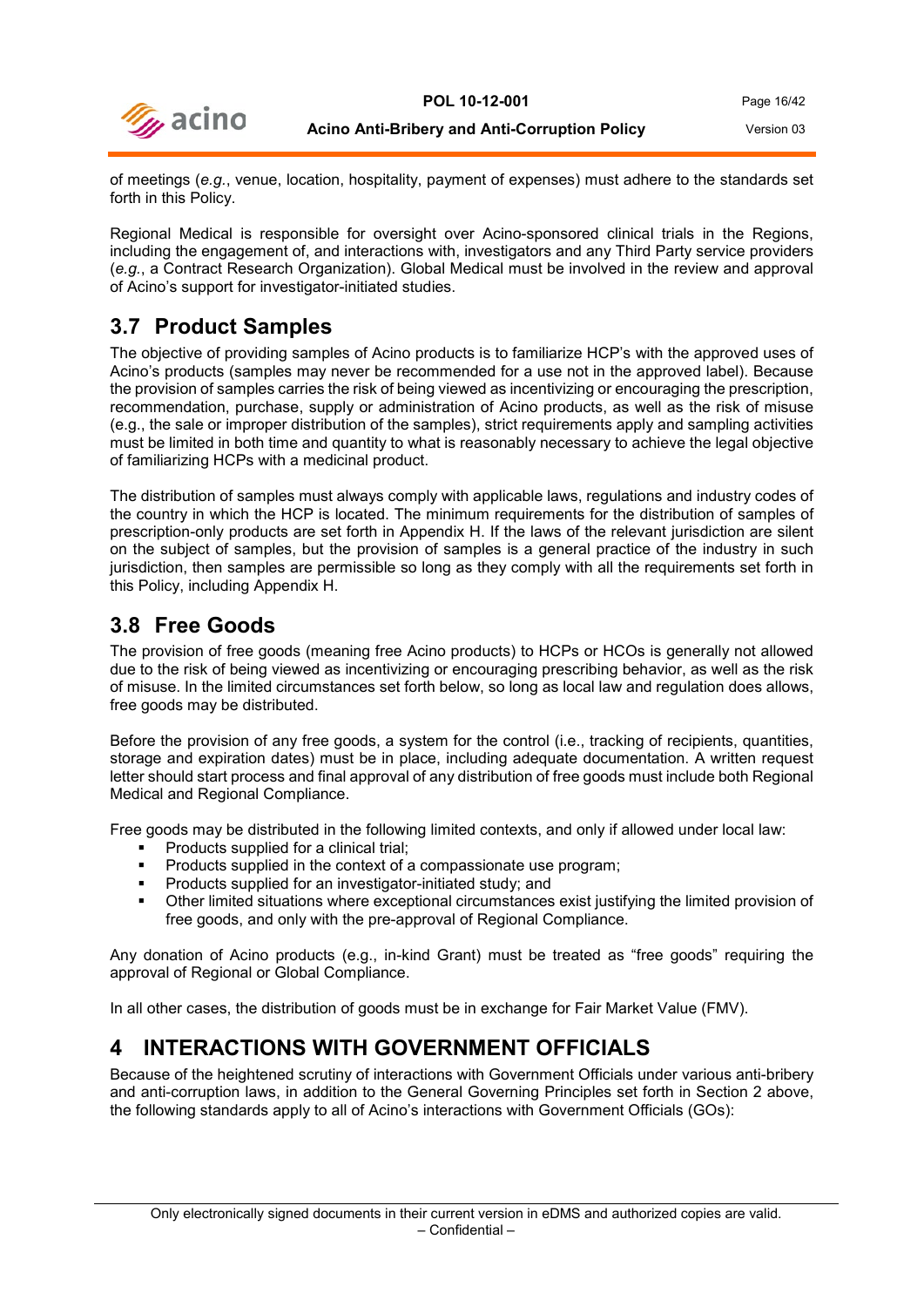

## <span id="page-16-0"></span>**4.1 Engagements of Government Officials**

Acino's engagement of a GO (*e.g.*, as a speaker or consultant) in exchange for payment of an honorarium or consulting fee must be subjected to the strictest scrutiny to ensure that Acino has a legitimate need for such services and the Government Official is uniquely qualified to meet this need, meaning that a non-Government Official cannot be easily substituted. Prior approval of Global Compliance is required. In addition, the written agreement with the GO shall include a provision that ensures the employer's prior approval of the engagement. Depending on the jurisdiction, the GO may need to provide proof of employer approval.

In the context of such an engagement of a Government Official, Acino may only pay for services and expenses (including travel) if the services and expenses bear no relation to the official duties of the Government Official. Expenses payments must be based on a contractual obligation, must be modest in nature, and must be accompanied by reasonable proof.

## <span id="page-16-1"></span>**4.2 Gifts and Hospitality**

Unless the Government Official is also a Healthcare Professional (HCP) and one of the narrow exceptions to the ban on gifts applies (see Section 3.2 above), Acino has a zero tolerance policy with respect to gifts to Government Officials.

Reasonable and modest hospitality in the context of a legitimate business interaction with a Government Official (such as a business meeting) may be allowed with prior approval of Regional Compliance. For Government Officials who qualify as HCPs, the rules on hospitality to HCPs apply (see Section 3.1 above).

### <span id="page-16-2"></span>**4.3 Transparency**

Acino is fully transparent with respect to its interactions with GOs. All benefits conveyed to GOs, including Grants to public institutions, must be properly documented and reflected in Acino's books and records.

## <span id="page-16-3"></span>**4.4 Endorsement of Written Agreement and Confirmation of Terms**

All agreements with GOs and public institutions must be formalized in a formal written agreement that is endorsed by responsible representatives of the public institution. This includes, but is not limited to, any Sponsorships and Grants to public institutions, support to a GO for medical education, and any engagements of GOs.

Acino shall require written assurance/confirmation from the public institution of the supported/engaged GO that benefits to be conveyed (e.g. providing support for attendance at an event or engagement as expert/speaker) do not violate applicable local law and regulations.

## <span id="page-16-4"></span>**4.5 No Fulfilling Suggestions**

Acino may not act on the suggestion or fulfill the request of a GO of a public institution that is in a position to influence Acino's business interests in any way. This includes, but is not limited to, providing a Grant or other support or engaging a particular vendor or consultant, in each case upon the suggestion of the GO.

## <span id="page-16-5"></span>**5 INTERACTIONS WITH THIRD PARTIES AND THIRD PARTY INTERMEDIARIES**

Acino often engages companies or individuals to represent Acino and interact with public authorities, Government Officials, and/or HCPs/HCOs on Acino's behalf. Such companies and individuals are termed Third Party Intermediaries (TPIs). Examples of TPIs include, but are not limited to:

Distribution partners acting as sales intermediaries on Acino's behalf;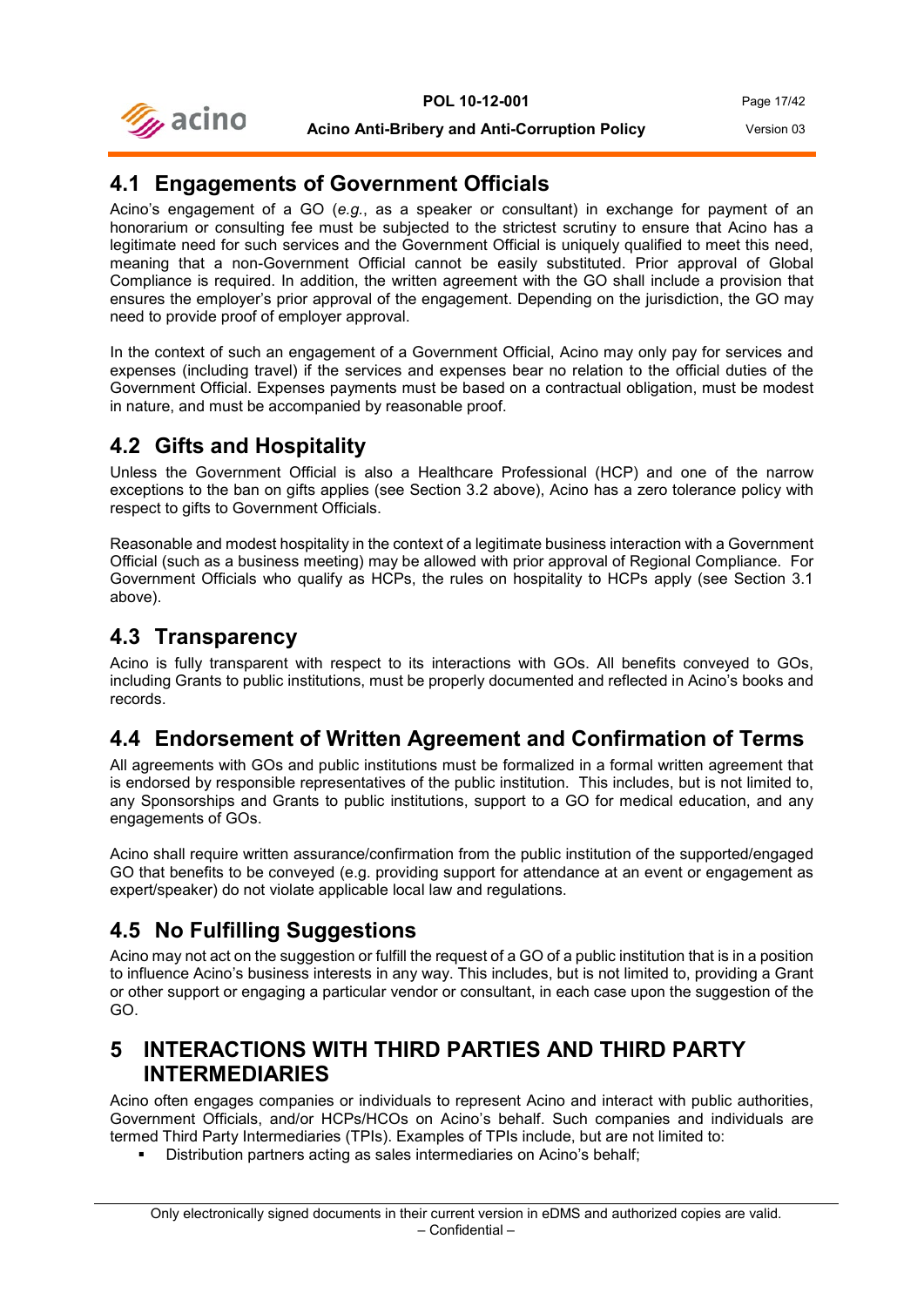

- Event planners and travel agencies engaging with HCPs in the name of Acino;
- Clinical Research Organizations managing Acino-sponsored clinical trials;
- Logistics intermediaries like freight forwarders and customs brokers interacting with public authorities on Acino's behalf; and
- Regulatory consultants representing Acino's interests in front of public bodies.

TPIs represent a heightened risk of bribery and corruption for Acino because of our lack of knowledge and control, combined with our legal obligation to take adequate measures to prevent bribery by Third Parties acting on our behalf. Acino can be held liable for the actions of a TPI executed on behalf of Acino, even if Acino and its employees did not directly authorize or have actual knowledge of the TPI's improper activities. To mitigate this risk, TPIs must be properly vetted prior to engagement, and there must be appropriate oversight and monitoring of their actions post-engagement to help uncover any prohibited or illegal acts by the TPI. Moreover, TPIs must contractually commit to abiding by all applicable law as well as the principles and standards set forth in this Policy.

In addition to TPIs, Acino interacts with many other Third Parties, at every state of the product lifecycle and every stage of the supply chain, that are not necessarily acting for or on behalf of Acino, but are instead acting solely on their own account. Such Third Parties include wholesalers and other customers, vendors, suppliers, certain consultants and other providers of goods and services. These Third Parties should also be vetted prior to engagement because their business practices can have an impact on the reputation of Acino. Moreover, sanctions regimes may determine whether we can work with them.

Acino also interacts with Third Parties in the context of mergers & acquisitions, joint ventures, and inlicensing. In all of these contexts, it is critical that Acino does appropriate compliance and financial due diligence of the Third Parties involved. We may acquire assets or an entire company from a selling-Third Party, thereby potentially inheriting the effects of unethical or illegal business practices. In an in-licensing or joint venture context, Acino's business practices, as well as our reputation, will be affected by those of the licensor-/joint venture-Third Party.

In addition to the General Governing Principles set forth in Section 2 above, the following standards apply to all of Acino's interactions with TPIs and other Third Parties:

#### <span id="page-17-0"></span>**5.1 Pre-Engagement Requirements**

This Policy sets forth the following requirements that must be fulfilled before a TPI or Third Party may be engaged (other Acino functions such as Data Protection, IT, EHS and Procurement may have requirements in addition to these):

- There is a legitimate need for the goods or the services provided by the Third Party/TPI;
- The compensation/price will not exceed the Fair Market Value (FMV) (involve Procurement for guidance);
- The Third Party/TPI has been assessed and approved through the appropriate due diligence process based on the risk profile of the Third Party/TPI and according to the Acino's *Global Third Party and Third Party Intermediary Due Diligence Manual*;
- The contractual relationship with the Third Party/TPI is permitted under the law of the country of the contracting Acino legal entity, the law of the country where goods or services will be provided or the activities will take place, and the law of the country where the Third Parties/TPI resides, as well as any other applicable sanctions or embargo regulations; and
- There is a written contract released by Legal in place with the Third Party/TPI.

## <span id="page-17-1"></span>**5.2 Preference for Direct Engagements**

Minimizing the layers between Acino and the Third Party performing services on our behalf is an important measure in mitigating the risk of illegal business practices being conducted in Acino's name or on our behalf. It also reduces the risk of inadvertently working with Third Parties on a sanctions list or possessing problematic reputations. Whenever possible, we should contract with service providers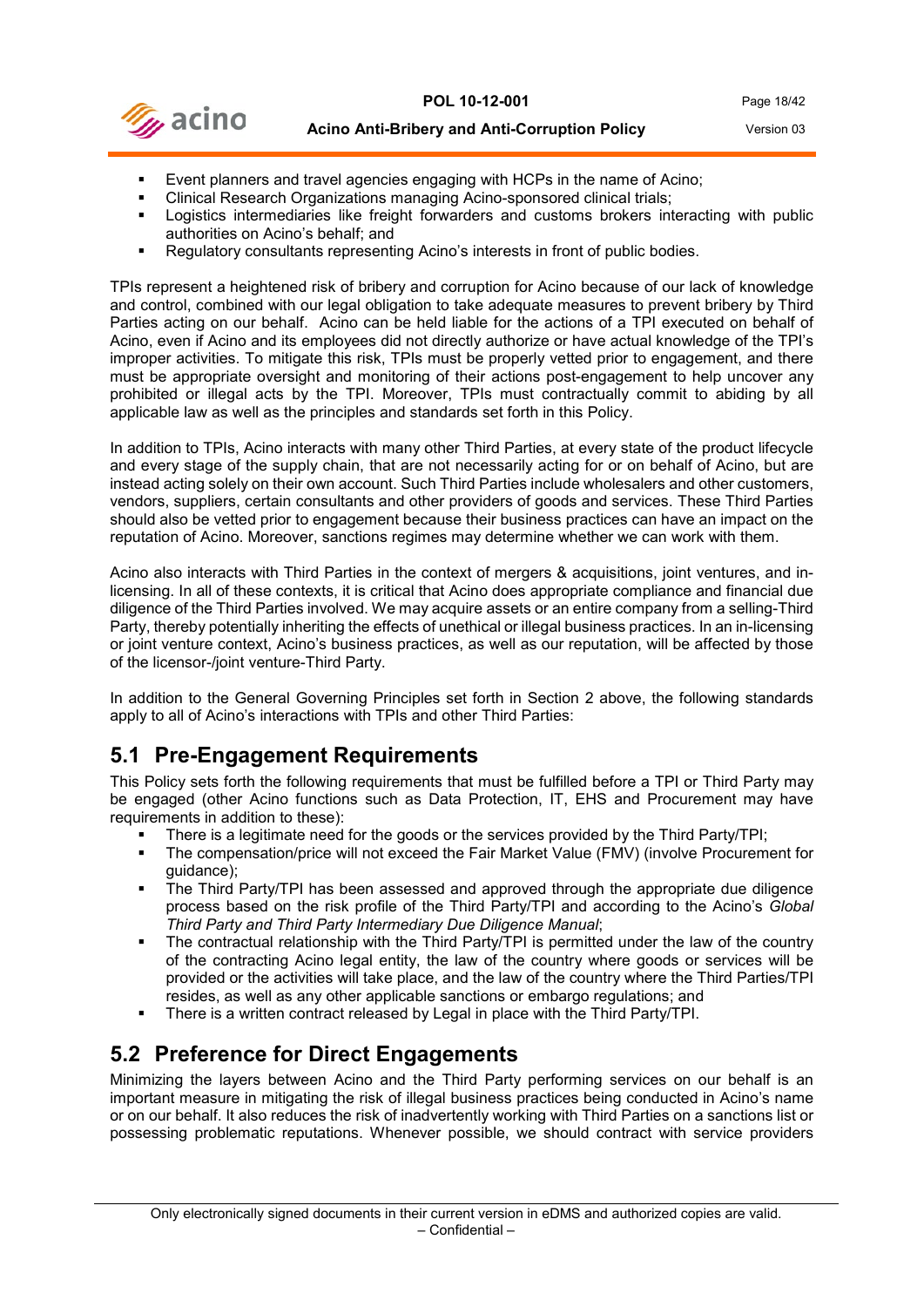

directly, rather than through a subcontracting arrangement with an existing TPI or Third Party business partner.

Acino's *Global Third Party and Third Party Intermediary Due Diligence Manual* sets forth the standards and procedures that must be followed when a TPI wishes to engage a Sub-TPI to perform 50% or more of the TPI's services.

## <span id="page-18-0"></span>**5.3 Ongoing Monitoring and Certification**

Depending on the risk profile of the TPIs and other Third Parties, ongoing monitoring of the business activities should be done by the Accountable Person. Monitoring should include a review of all business plans, invoices and other documentation submitted by a TPI to confirm not only consistency with the contractual terms, but also the absence of any red flag indicating potential illegal or unethical behaviour. If red flags are uncovered during monitoring or during any business interaction with a TPI or other Third Party, Regional Compliance shall be immediately consulted and appropriate investigative and/or remediation actions shall be planned and implemented. Depending on the nature and severity of the red flag, this may include an informal interview, a questionnaire, a formal audit, increased monitoring, and/or training of key TPI/Third Party employees.

In addition, TPIs shall provide yearly certification to confirm, among other things, ongoing compliance with applicable anti-corruption laws, as well as the absence of material changes that would require additional due diligence. The details for this process are set forth in Acino's *Global Third Party and Third Party Intermediary Due Diligence Manual*.

Finally, in order to manage bribery and corruption risks in our ongoing business relationships, a renewal of the due diligence review of TPIs should be done at least every three (3) years or sooner if red flags or material changes occur. The details for this process are set forth in Acino's *Global Third Party and Third Party Intermediary Due Diligence Manual*. Sanctions reviews of Third Parties and TPIs in high risk regions, or with a history of red flags, should be conducted at appropriate intervals, to be decided by Regional Compliance during the due diligence process.

In case any evidence of illegal practices by the TPI or any other Third Party are discovered or are suspected, Global Compliance and Legal must be immediately informed and involved in promptly addressing the situation.

## <span id="page-18-1"></span>**5.4 Requirements in a Merger & Acquisition Context**

In order to mitigate the risks of bribery and corruption in an M&A context, Acino must conduct appropriate pre-closing due diligence as set forth in Acino's *Global Third Party and Third Party Intermediary Due Diligence Manual*.

If an M&A deal proceeds to closing, the following needs to be addressed:

- What is the appropriate post-closing compliance integration to protect against bribery and corruption risks? For example, if new employees will be on-boarded as part of the deal, a training plan needs to be designed and implemented. Regional/Local Compliance should be involved in the design and implementation.
- What is the appropriate post-closing due diligence? If any compliance issues or high risks were identified during the pre-closing due diligence phase, additional compliance due diligence postclosing should be done. Global Compliance should be involved in scoping the post-closing due diligence.
- What existing TPI relationships are already in place? Acino's *Global Third Party and Third Party Intermediary Due Diligence Manual* sets forth the standards for deciding whether additional due diligence is required to continue with the existing TPI relationships.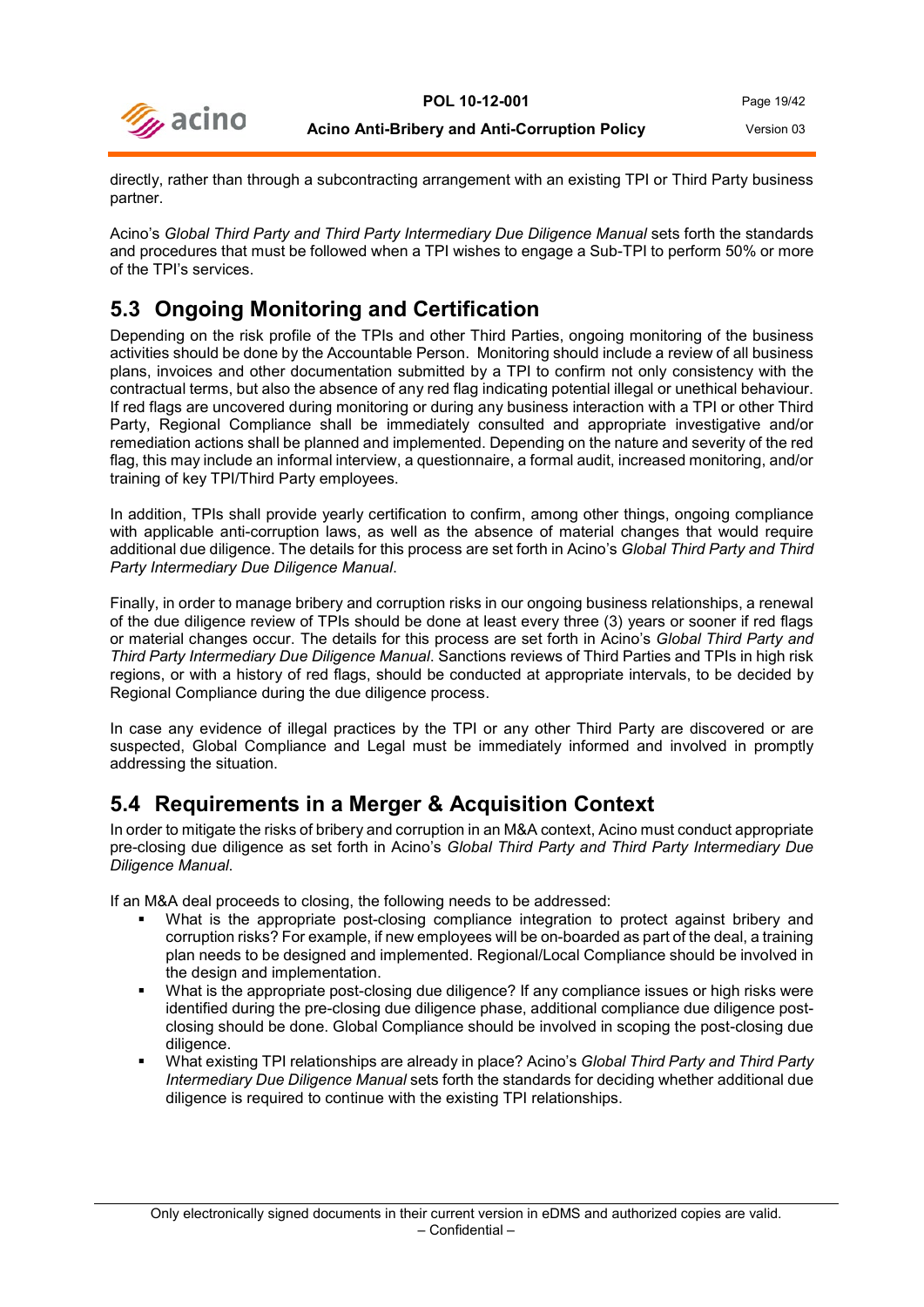



## <span id="page-19-0"></span>**6 GIFTS, HOSPITALITY AND EXPENSE PAYMENTS TO THIRD PARTIES AND TPIS**

Normal and appropriate gifts and hospitality between business partners can serve a legitimate and legal purpose of expressing appreciation and fostering a business relationship; however, Acino must exercise great caution before giving or receiving gifts or hospitality as either may be treated under the law as a bribe, or may otherwise violate the law.

Hospitality, including meals and refreshments, as well as the payment of the expenses of a TPI or Third Party, such as accommodation expenses during a business trip, should be reasonable under the circumstances. In short, hospitality and expense payments should never act as an incentive for any business behavior or decision.

Acino must also exercise caution in receiving gifts, hospitality or expense payments, to avoid any possibility that the receipt could influence, or be perceived as having influenced, our business decisions and behavior. Gifts and hospitality must not be motivated by a desire to exert improper influence, or the expectation of reciprocity.

Gifts and hospitality, either given or received, is generally permitted if all of the following requirements are met:

- **If complies with local law. If there is ever a doubt, consult with Legal or Compliance.**
- The giver or receiver is not a Government Official (GO) (for gifts or hospitality to a GO, see Section 4.2 above).
- It is given/received in Acino's name, and not in the name of an individual Acino employee.
- It is consistent with general business practices in the relevant country/countries. Here, the perceived level of corruption in a country should be considered in determining whether the general business practices are acceptable and should have any bearing on the decision to offer or accept a gift or hospitality. Extra caution should be exercised in any "high risk" countries. "High risk" is defined as a score of less than 40 on the Transparency International Corruption<br>Perception's lindex (available on the public website: Perception's [https://www.transparency.org/en/cpi/2020/index/ind\)](https://www.transparency.org/en/cpi/2020/index/ind). As of 2020 Index, "high risk" includes regions in which Acino operates, including:

Ukraine, Moldova, Kazakhstan, Uzbekistan, Turkmenistan, Mongolia, Kyrgyzstan, Tajikistan, **Azerbaijan** 

Russia

Panama, Ecuador, Honduras, Nicaragua, El Salvador, Haiti, Dominican Republic, Guatemala Algeria, Libya, Egypt, Sudan, Iraq, Yemen, Mauritania, Mali, Niger, Chad, Cote d'Ivoire, Togo, Cameroon, Equatorial Guinea, Gabon, Congo, Democratic Republic of Congo Uganda, Tanzania, Kenya, Madagascar, Nigeria, Zambia, Zimbabwe

- No effort is made to hide or conceal it. Gifts and hospitality must be recorded accurately in Acino's books and records.
- The giving or receipt of a gift is not during negotiations of a new business relationship, close in time to the launch of a tender or any similar business transaction involving Acino and the other party (modest hospitality may be offered or received during such times).
- The gift or hospitality is not part of a pattern of providing/receiving gifts or hospitality between the same parties. Multiple gifts to or from the same Third Party within the same 12-month period should be avoided.
- The nature and type of gift/hospitality are business-appropriate and is given in a businessappropriate setting. Cash or cash equivalents (*e.g.*, gift cards, vouchers, pre-paid credit cards) are never business-appropriate.
- The value of the gift/hospitality does not exceed limits set by Regional Compliance, unless a stricter limit is required under local law. If Regional Compliance has not set any such limits, then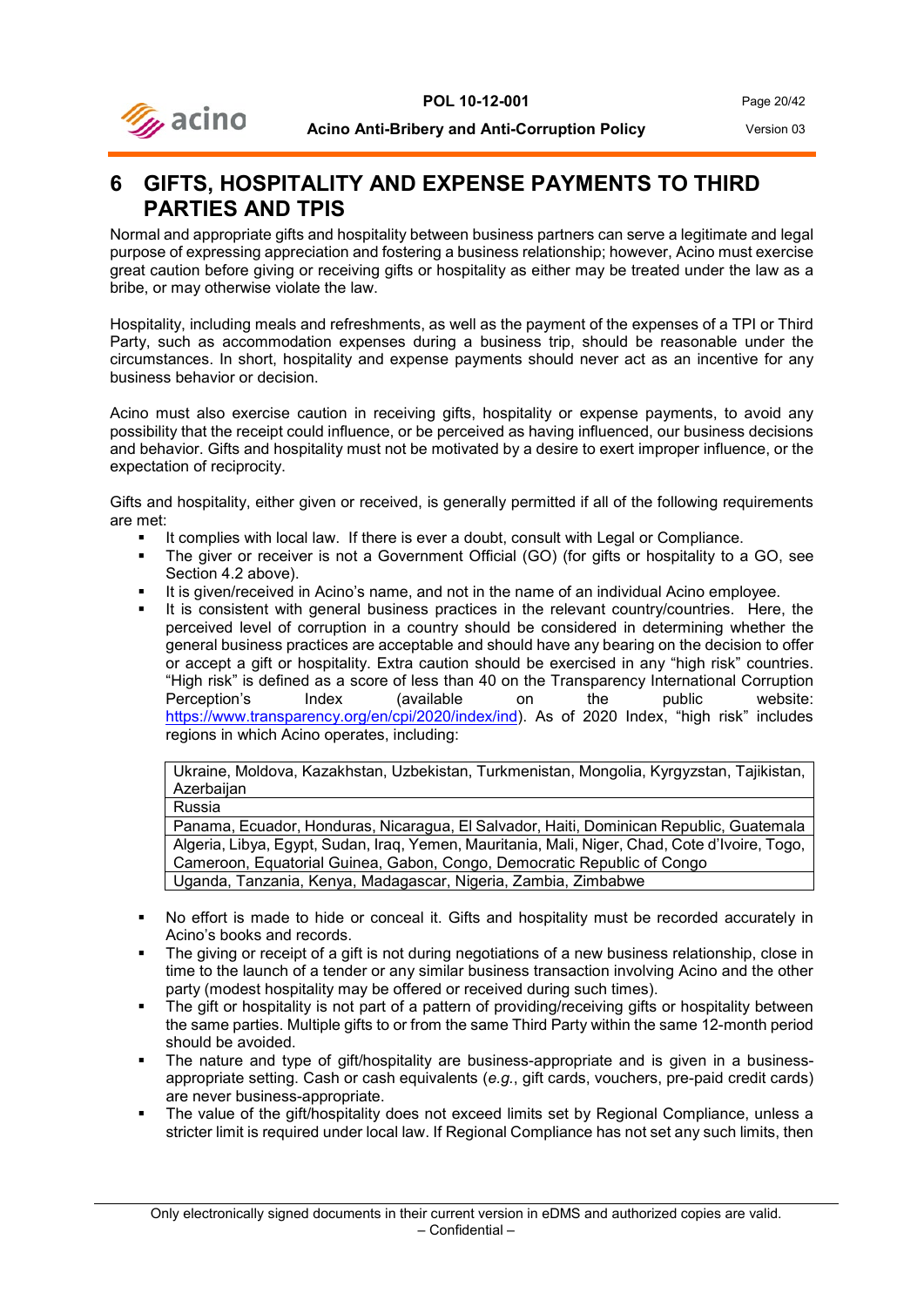

the limit of EUR 40 (or local equivalent) for a gift and EUR 100 (or local equivalent) for hospitality shall apply.

No business advantage is offered or received in exchange for the gift or hospitality.

If these requirements are NOT met, and the Accountable Person feels the gift/hospitality is nevertheless appropriate, Regional Compliance must provide prior written approval.

## <span id="page-20-0"></span>**7 DONATIONS TO THIRD PARTIES**

Donations are financial support or in-kind support (e.g., donation of items or services) provided to credible and capable charitable organizations, non-profit organisations or public entities. Acino may provide donations to further a humanitarian or charitable purpose. Donations can never be made with a commercial motive, nor can they exert any influence over the approval, purchase, use or recommendation of an Acino product.

<span id="page-20-1"></span>The requirements for approving and distributing a donation are set forth in Appendix I.

## **8 POLITICAL CONTRIBUTIONS**

In most countries, the activities of corporations in the political process are strictly regulated. As such, no corporate funds, facilities or services of any kind may be paid or furnished to any political candidate for public office, to any political party or to any political initiative, referendum or other form of political campaign except in accordance with local law. All such expenditures must be approved in advance by Global Legal or Global Compliance.

Acino is religiously and politically neutral. For this reason, the company's Contributions may not foster in a targeted manner either one religious group or one partisan political ideology vis-à-vis other persuasions or political viewpoints. Therefore, all contributions that benefit the activities of a religious denomination (for example, of a church or a clergy for missionary work or liturgical activities) or that support partisan political purposes or the representation of partisan political interests (for example, election events for political campaigns) are prohibited.

Permissible are the support for other activities of a religious organization or of a party-related organization that is, however, non-partisan in accordance with its articles of association, as long as the strategic goals and requirements applying to the type of contribution in question are complied with. In addition, those type of contributions must be approved by Acino's executive committee.

## <span id="page-20-2"></span>**9 DISCOUNTS AND REBATES**

A discount is the offer to purchase a good or a service at a reduced price. Discounts are frequently used in "sales situations" and can appear in different forms, like "buy one, get one free" arrangements. Similarly, the provision of "free" consulting services in connection with the purchase of Acino products is not considered "free", but a discount.

A rebate is a return of part of the original payment for some services or products conditioned upon certain agreed upon criteria. Frequently rebates are given based on a quantity of products sold within a defined period of time ("volume rebates").

Acino may grant discounts or rebates so long as all of the following are true:

- The terms of any discount/rebate are fixed and disclosed in writing to the purchaser at the time of the initial provision of the product.
- The discount/rebate is fully and accurately reported on all relevant invoices or other statements to the purchaser.
- The discount/rebate is consistent with applicable competition law. If Acino holds a "dominant" position in the given product and given market, then Regional or Global Legal must approve (and Legal should be consulted if there is any doubt about whether the position is a dominant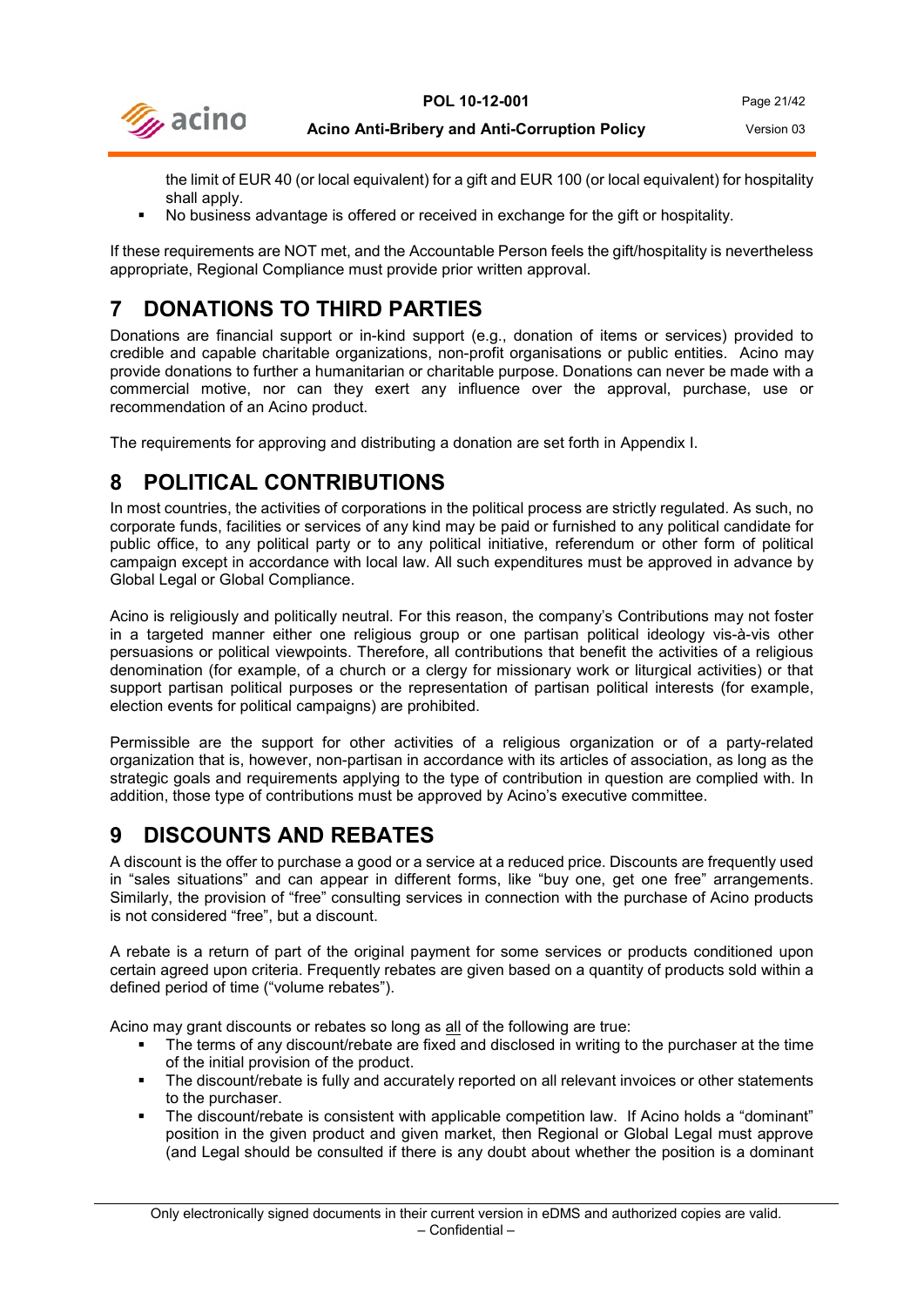

one). In no case can the discount/rebate result in the price of a product falling below Acino's cost for manufacturing, marketing and distributing the product.

The discount/rebate is not designed or intended to influence the choice of treatment.

## <span id="page-21-0"></span>**10 TENDERS**

Acino shall not make or offer any payment in value or in kind to any Government Official (GO), either directly or indirectly, in order to obtain a favorable treatment in the tender process.

In many countries, national, regional, or local health authorities (e.g. public hospitals) purchase medicinal- and/or medical products through a public procurement process ("tenders"). Tenders typically are made through a formal bidding process, in which a number of companies submit offers for products and related services to the purchaser.

Acino must not enter into any discussions, or agree or collude with any other bidder(s) on whether or not to bid on a tender or agree on terms and conditions of a bid. This practice is also known as "bid rigging" and in most jurisdictions may result in criminal prosecutions and sanctions under anti-trust rules.

Employees of the purchasing authorities or institutions (including the individuals managing the bidding process) that are owned or operated by national, regional, or local governments, are considered GOs under this Policy and local anti-corruption laws. In certain jurisdictions, HCPs are appointed to represent the government authorities or institutions in the tender processes or otherwise participate in the process. These HCPs must also be considered GOs for these purposes.

Acino and its employees may not seek to improperly influence the decisions of tender committee members.

In the pre-tender phase, no incentives may be offered or promised by Acino. Only objective information that is directly responsive to the specific requests made, may be provided to the tender authority. The principles of transparency, non-discrimination, and equal treatment need to be respected at all times. Once the tender notice is published, interactions with the tender authority should be avoided or only done under full transparency with guidance from Regional or Global Compliance.

In some settings, tender authorities request additional services, which will be taken into account by the authorities to determine the best offers. In a "closed" tender (i.e. a tender where all specifications on product and requested services are determined by the tender authority), Acino can include in its bid the services requested. In closed tenders, the conditions are the same for all bidders, and there is no room for negotiation. If unsure about the nature of the tender, please consult with the Regional or Global Compliance.

In an "open" tender (i*.e.* a tender where the specifications for products are determined and additional services are requested by the tender authority but are not specified), Acino may offer only those 'additional' services (so-called VAS: Values Added Services) that meet the requirements of this Policy. That is, they must be closely related to provision of the Acino product and meet the other criteria set out in this Section. All services must be transparently disclosed during the tender process.

Product-related items and services are sometimes referred to as "value-added" services in the context of tenders. The rules described in this Section apply in the context of open tenders (i.e. where additional product or service offering is requested but not specified) and in general product sale situations.

Acino may provide various forms of product-related items and services as part of their marketing and sales activities. Services or items that provide a general benefit to the customer or HCP, such as practice management consulting, may not be offered for free or below market value cost.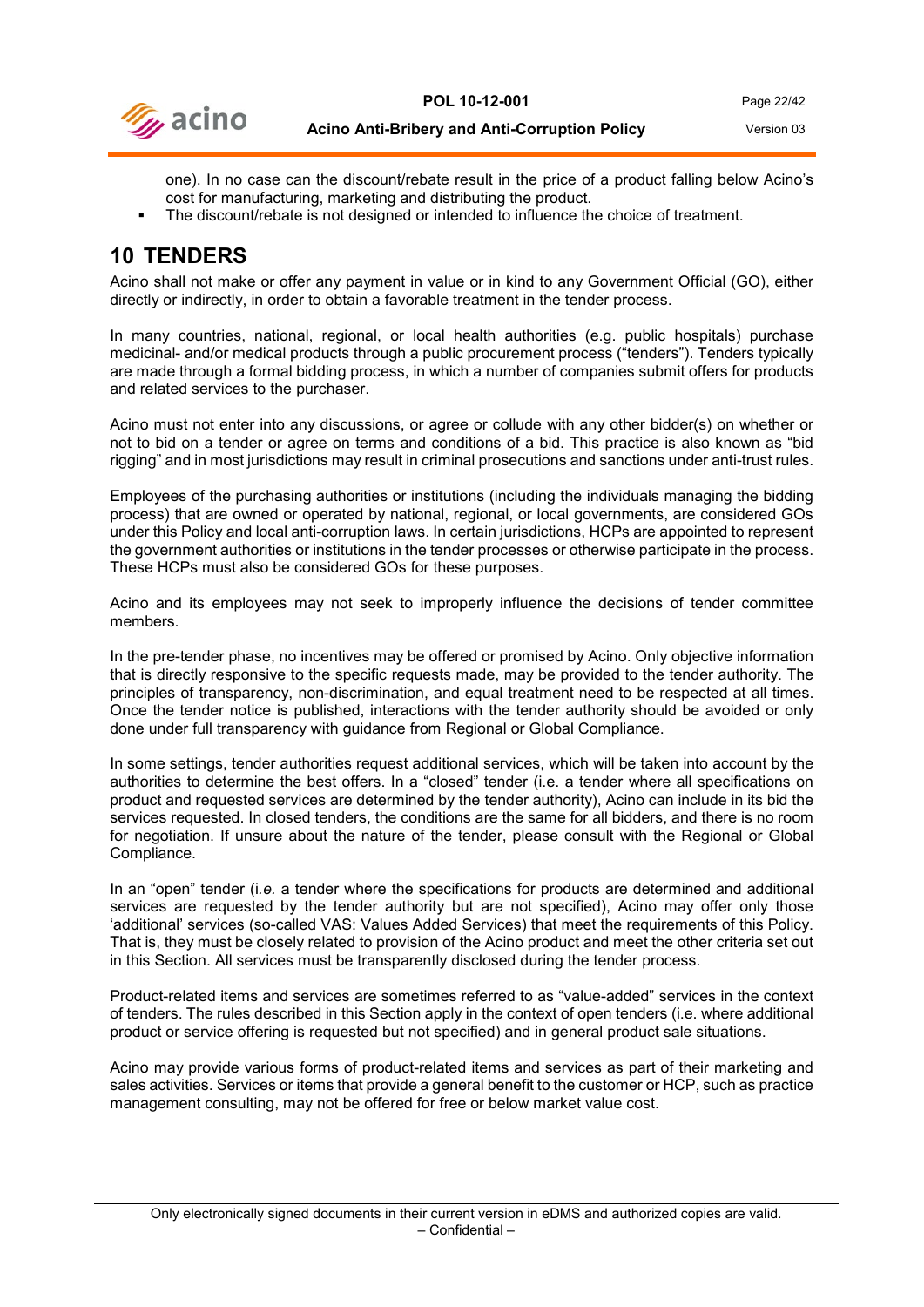

Acceptable product-related items and services must meet all of the following six cumulative criteria:

- **1.** Close relationship: A product-related item or service must be closely related to the specific Acino product(s) that is being sold to the customer. For example, a product-related item or service may consist of patient educational materials about a disease that the Acino product is being used to treat.
- **2.** Normal overhead: A product-related item or service must fall within an Acino normal marketing and sales expenses and should not be a cost that the customer usually pays as part of its overhead.
- **3.** Modest cost: The overall value of the product-related item or service must be modest in comparison to what the customers pay for the Acino product being sold.
- **4.** Available without charge to all customers: An appropriate no-charge product or service must be available to all customers in a particular class without charge by Acino. This means that the product-related item or service may not be substantially different for one customer in a class than another.
- **5.** No provision of Services that are not solely related to Acino Product: A product-related item or service may not customarily be performed by the customer's employees and may not serve to shift financial risk from the customer to Acino and/or to government payers.
- **6.** Not otherwise offered for Sale: A product-related item or service may not be provided to a customer or HCP in connection with Acino products for free, if another Acino entity or Third Party sells that same service to other customers for a price. Similarly, the company may not offer an item or service that another company typically sells for a price to that customer or HCP, such as office equipment, advertising or promotional services.

## <span id="page-22-0"></span>**11 AUDIT AND COMPLIANCE MONITORING**

Compliance and its designees shall conduct periodic monitoring and/or auditing of Acino employees and Third Party Intermediaries to ensure compliance with this Policy. In situations where Compliance is involved in review and approval workflows, the monitoring is less critical. In cases where Regional Compliance has been part of an approval workflow but decides to step out, a monitoring plan should be in place, including more frequent monitoring during a transition phase.

Acino employees are required to cooperate fully with Compliance in all auditing and monitoring activities. Department or function heads are to ensure the following type of documents are retained and stored on a centralised location for future audit and monitoring:

- All relevant internal approvals and communications.
- Evidence of the proper fulfilment of our contracts with HCPs, HCOs and other Third Parties, where an obligation to collect such evidence is set forth in this Policy.
- Proof of payments and relevant original receipts and supporting reconciliation documents.

Any compliance issues identified through auditing and monitoring efforts shall be remediated with the participation of all responsible parties. Compliance shall define reasonable corrective and/or preventive actions, and such actions and their achievement shall be properly recorded. Compliance shall identify and pursue opportunities to disseminate and discuss learnings, in the spirit of continuous improvement.

Department or function heads are responsible for ensuring that this Policy is implemented and followed appropriately. If requested, department or function heads are also responsible for ensuring that periodic monitoring is conducted as evidence of process implementation and adherence. The monitoring results shall be reported to Compliance if required.